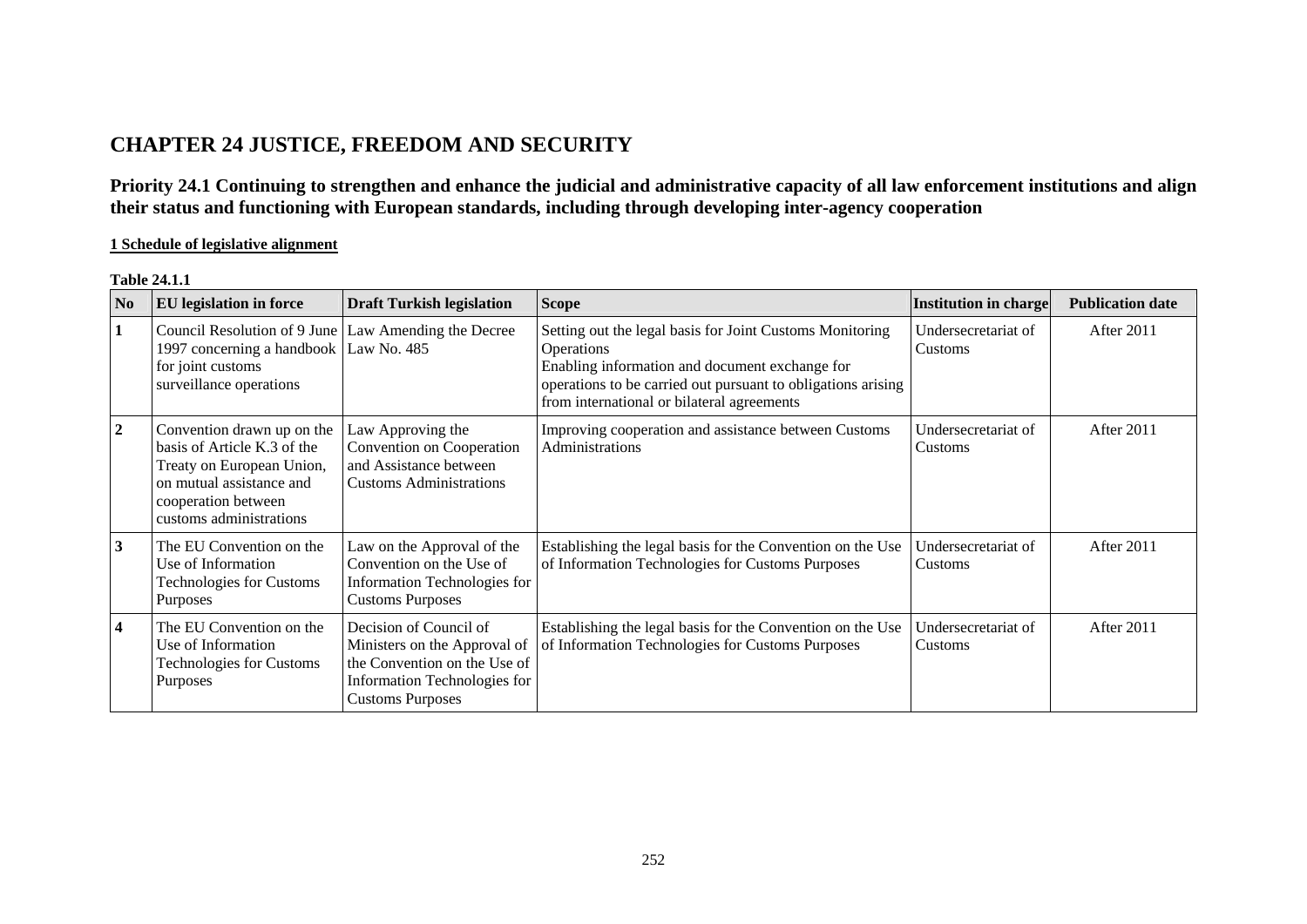| N <sub>0</sub> | <b>EU</b> legislation in force                                                                                                                                                                                                                                                                                        | <b>Draft Turkish legislation</b>                                                                                                                  | <b>Scope</b>                                                                                                                                                                                                                                                                                                                  | <b>Institution in charge</b>                                       | <b>Publication date</b>    |
|----------------|-----------------------------------------------------------------------------------------------------------------------------------------------------------------------------------------------------------------------------------------------------------------------------------------------------------------------|---------------------------------------------------------------------------------------------------------------------------------------------------|-------------------------------------------------------------------------------------------------------------------------------------------------------------------------------------------------------------------------------------------------------------------------------------------------------------------------------|--------------------------------------------------------------------|----------------------------|
| 5              | Council Act of 03 November<br>1998 laying down rules<br>governing Europol's external<br>relations with Third States<br>and non-European Union<br>bodies (1999/C 26/04)<br>Council Act of 12 March<br>1999 adopting rules<br>governing transmission of<br>personal data by Europol to<br>Third States and third bodies | Operational Level Co-<br>operation Agreement with<br>Europol                                                                                      | Following the enactment of Data Protection Law, enabling   Ministry of Interior<br>cooperation on operational level with Europol, thus<br>taking further steps in the fight against international crime                                                                                                                       |                                                                    | 2010-2011                  |
| 6              | Council Act of 5 June 2003<br>amending the Council Act<br>of 3 November 1998<br>adopting rules on<br>confidentiality of Europol<br>Information                                                                                                                                                                        | Harmonisation of current<br>Document Security with the<br>Privacy of Information Rules<br>of Europol and establishing<br>the legal infrastructure | Identification of use, evaluation and privacy equivalents<br>of information and documents shared by Europol and<br>Turkey; and using common codes for privacy, use and<br>evaluation in the information exchange                                                                                                              | Ministry of Justice<br>Ministry of Interior                        | 2010-2011                  |
| $\overline{7}$ | Convention based on Article<br>K.3 of the Treaty on<br>European Union, on the<br>establishment of a European<br>Police Office (Europol<br>Convention)                                                                                                                                                                 | Legislation on Duties and<br>Responsibilities of Europol<br>National Unit                                                                         | Introduction of common workflow and work<br>arrangements including the representatives of other<br>institutions in line with recommendations of HENU<br>(Heads of Europol National Units) through the<br>clarification of job description, legal identity and legal<br>structure of Europol National Unit                     | Ministry of Justice<br>Ministry of Interior                        | $2010 - 2011$ <sup>1</sup> |
| 8              | Article 8 of Council<br>Regulation No. 1338/2001                                                                                                                                                                                                                                                                      | Arrangement of Workflow<br>between NCO and ENU with<br>regard to Fight against<br>Forgery of Money and Euro<br>Counterfeiting                     | With the arrangement, making concrete progress under the<br>title of Fight against Forgery of Money and Euro<br>Counterfeiting under Chapter 32. Nonetheless regulating<br>information exchange between Europol which acts as<br>National Central Office for Europe particularly for Euro<br>counterfeiting and NCO in Turkey | Ministry of Justice<br>Ministry of Interior<br>Ministry of Finance | 2010-2011                  |

<span id="page-1-0"></span><sup>&</sup>lt;sup>1</sup> It will be enacted after adoption of Cooperation Agreement on Operational Level with Europol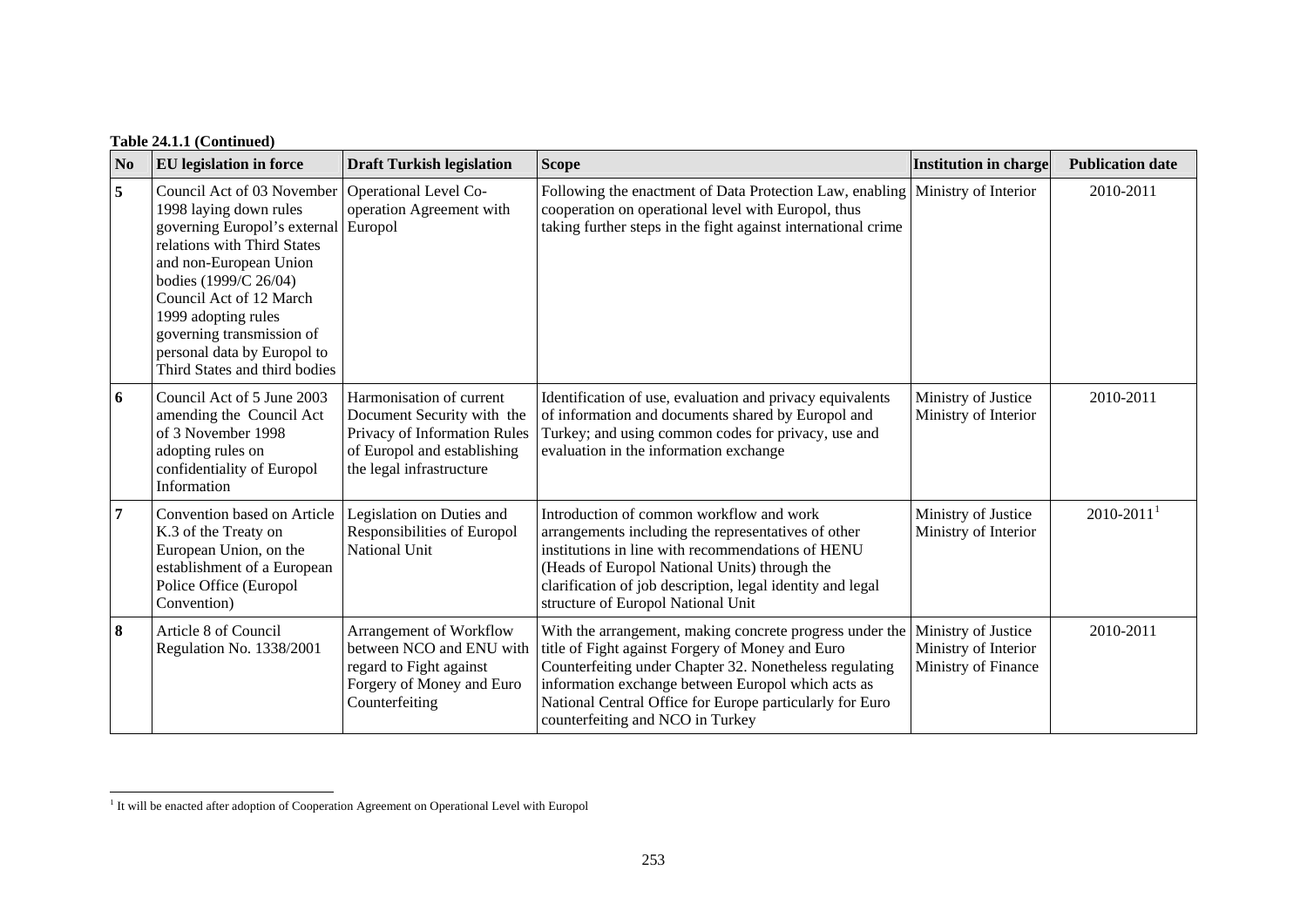# **Table 24.1.1 (Continued)**

| N <sub>0</sub>   | <b>EU</b> legislation in force                                                                                                                                                                                                                                                                    | <b>Draft Turkish legislation</b>                                                                                                                                                                                                                       | <b>Scope</b>                                                                                                                                                                                                                                                                                                            | <b>Institution in charge</b> | <b>Publication date</b>                                                    |
|------------------|---------------------------------------------------------------------------------------------------------------------------------------------------------------------------------------------------------------------------------------------------------------------------------------------------|--------------------------------------------------------------------------------------------------------------------------------------------------------------------------------------------------------------------------------------------------------|-------------------------------------------------------------------------------------------------------------------------------------------------------------------------------------------------------------------------------------------------------------------------------------------------------------------------|------------------------------|----------------------------------------------------------------------------|
| $\boldsymbol{9}$ | Regulation No. 1987/2006,<br>Council Decision No.<br>2007/533/JHA                                                                                                                                                                                                                                 | Establishment of Legal and<br>Technical Base of SIS II and<br>Sirene Office.                                                                                                                                                                           | Formation of technical and legal basis of SIS II which will Ministry of Justice<br>be established in our country together with EU<br>membership                                                                                                                                                                         | Ministry of Interior         | To be enacted within<br>the framework of full<br>membership<br>perspective |
| 10               | Schengen Acquis-Convention<br>Implementing the Schengen<br>Agreement of June 1985<br>between The Governments of<br>the States of Benelux<br>Economic Union, The Federal<br>Republic of Germany and The<br>French Republic on the<br><b>Gradual Abolition of Checks</b><br>at their Common Borders | Arrangement of Sirene Office<br>Work and Workflow                                                                                                                                                                                                      | Determining workflow and work procedures of<br>representatives of various law enforcement units in line<br>with particularly Articles 39-40-41 and 101 under the title<br>of Police Cooperation of Schengen Convention and within<br>the scope of Schengen Catalogues                                                   | Ministry of Interior         | To be enacted within<br>the framework of full<br>membership<br>perspective |
| 11               | Schengen Acquis-Convention<br>Implementing the Schengen<br>Agreement of June 1985<br>between The Governments of<br>the States of Benelux<br>Economic Union, The Federal<br>Republic of Germany and The<br>French Republic on the<br><b>Gradual Abolition of Checks</b><br>at their Common Borders | <b>Establishing National</b><br>Schengen Information System<br>(N-SIS) and Determining<br>Level of User Access                                                                                                                                         | Establishing National Schengen Information System<br>covering particularly Articles 96-97-98-99 and 100 under<br>the title of Police Cooperation of Schengen Convention<br>and transferring data from this information system to<br>Central Schengen System.<br>Ensuring access to N-SIS in accordance with Article 101 | Ministry of Interior         | To be enacted within<br>the framework of full<br>membership<br>perspective |
| 12               | Communication From The<br>Commission To The Council<br>And The European<br>Parliament: Evaluation of EU<br>Policies on Freedom, Security<br>and Justice (COM (2006) 332<br>final)                                                                                                                 | Revision of the Implementing<br>Regulation on Establishment,<br>Tasks and Operations of Bomb<br>Disposal and Investigation<br>Units and the revision of the<br>Implementing Regulation of<br>the Counter-terrorism and<br><b>Operations Department</b> | Establishment of a training centre in order to increase<br>international and regional cooperation within the scope of<br>efficient fight against terrorism and establishment of<br>Europe-Middle East Explosives and Bomb Investigation,<br><b>Examination and Training Centre</b>                                      | Ministry of Interior         | 2011-2013                                                                  |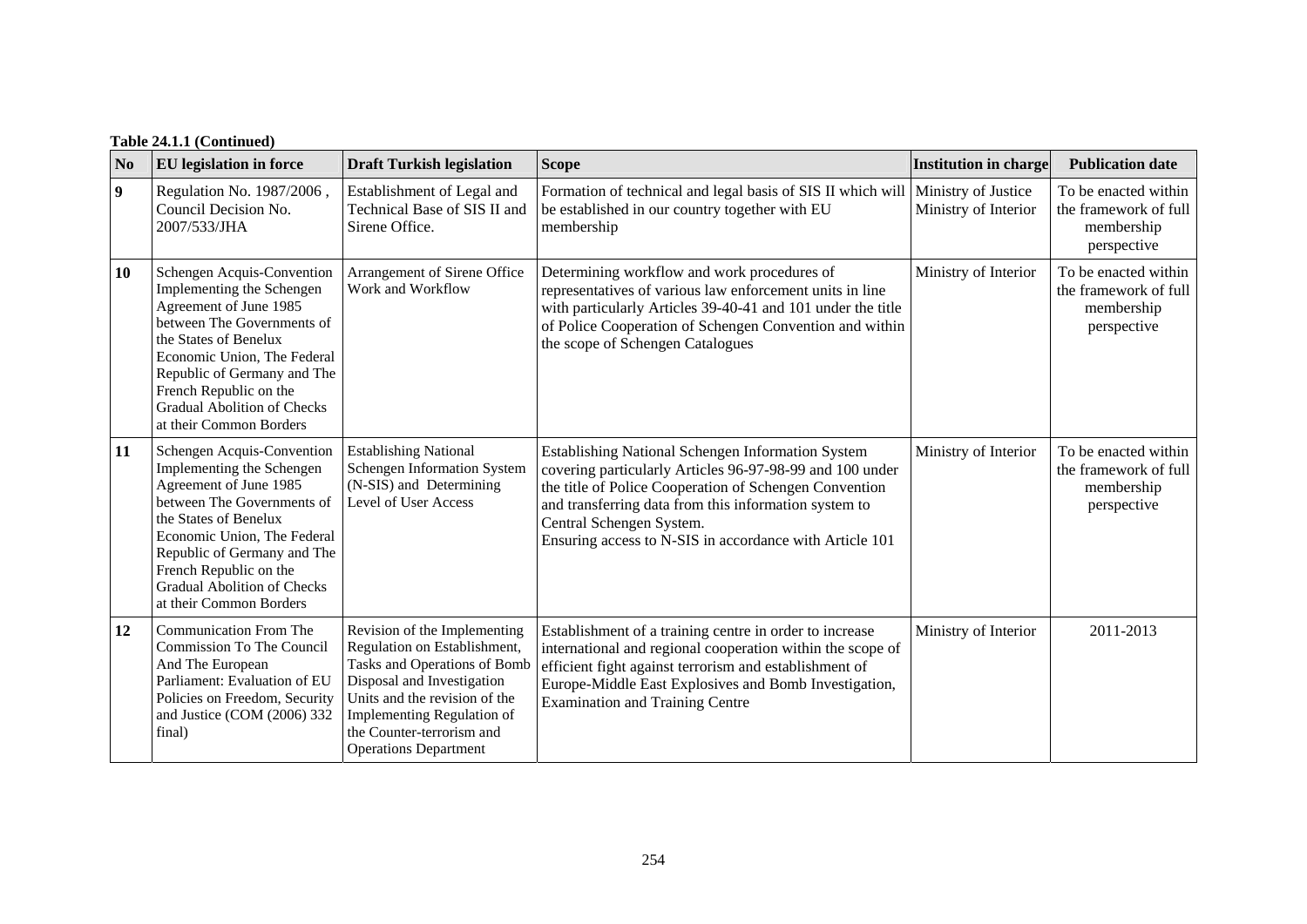## **2 Schedule of institutional capacity building requirements necessary for legislative approximation and implementation**

**Table 24.1.2** 

| N <sub>0</sub>   | <b>Requirements</b>                                                                                                                                                                                                                                                                                                                                                | Year           |  |  |  |  |  |
|------------------|--------------------------------------------------------------------------------------------------------------------------------------------------------------------------------------------------------------------------------------------------------------------------------------------------------------------------------------------------------------------|----------------|--|--|--|--|--|
|                  | (Ministry of Interior)                                                                                                                                                                                                                                                                                                                                             |                |  |  |  |  |  |
| 1                | Extending the scope of implementation and enabling effective usage of Legislative Implementation Training Project (MUYEP) for the<br>purpose of training of law enforcement personnel on the EU Acquis, the legislation on duties and responsibilities of law enforcement<br>organisations of EU Member States and their operational relations with judicial units |                |  |  |  |  |  |
|                  | (Ministry of Interior (Gendarmerie General Command))                                                                                                                                                                                                                                                                                                               |                |  |  |  |  |  |
| $\boldsymbol{2}$ | Establishment of Gendarmerie Regional Criminal Laboratory in Istanbul                                                                                                                                                                                                                                                                                              | 2009-2012      |  |  |  |  |  |
| 3                | Establishment of Vehicle Accidents Investigation Laboratory under Gendarmerie Criminal Department                                                                                                                                                                                                                                                                  | 2009-2011      |  |  |  |  |  |
| 4                | Developing cooperation with Association of the European and Mediterranean Police Forces and Gendarmeries with Military Status (FIEP)<br>and countries of European Gendarmerie Force                                                                                                                                                                                | 2009-2010      |  |  |  |  |  |
|                  | (Ministry of Interior (Turkish National Police))                                                                                                                                                                                                                                                                                                                   |                |  |  |  |  |  |
| 5                | Establishment of Police Regional Criminal Laboratory in Adana, Diyarbakır and Izmir                                                                                                                                                                                                                                                                                | 2009-2012      |  |  |  |  |  |
| 6                | Strengthening the capacity of counter-terrorism units of Turkish National Police, preventing radicalism and cracking down on terrorists'<br>human, financial and technological resources in order to improve regional and international cooperation within the context of fight against<br>terrorism.                                                              | 2011-2013      |  |  |  |  |  |
| $\overline{7}$   | Establishment of a new in-service training unit in line with EU standards and of international quality                                                                                                                                                                                                                                                             | 2009-2011      |  |  |  |  |  |
| 8                | Harmonisation of current Document Security with the Privacy of Information Rules of Europol and establishing the institutional<br>infrastructure                                                                                                                                                                                                                   | 2009-2011      |  |  |  |  |  |
| 9                | Arrangement regarding duties and responsibilities of Europol National Unit                                                                                                                                                                                                                                                                                         | 2009-2011      |  |  |  |  |  |
| 10               | Arranging workflows of National Bureau for the fight against Forgery of Money and Euro-counterfeiting (NCO) and Europol National Unit<br>(ENU)                                                                                                                                                                                                                     | 2009-2011      |  |  |  |  |  |
| 11               | Establishment of Legal and Technical Base of SIS II and Sirene Office                                                                                                                                                                                                                                                                                              | 2              |  |  |  |  |  |
| 12               | Arrangement of Sirene Office Work and Workflow                                                                                                                                                                                                                                                                                                                     | $\overline{3}$ |  |  |  |  |  |
| 13               | Establishing National Schengen Information System (N-SIS) and Determining Level of User Access                                                                                                                                                                                                                                                                     | $\overline{4}$ |  |  |  |  |  |
| 14               | Increasing the capacity for investigating, preventing and inquiring cyber crimes                                                                                                                                                                                                                                                                                   | 2010-2012      |  |  |  |  |  |

<span id="page-3-0"></span> $2^2$  To be considered within the framework of full membership perspective.

<span id="page-3-1"></span> $3$  To be considered within the framework of full membership perspective.

<span id="page-3-2"></span><sup>&</sup>lt;sup>4</sup> To be considered within the framework of full membership perspective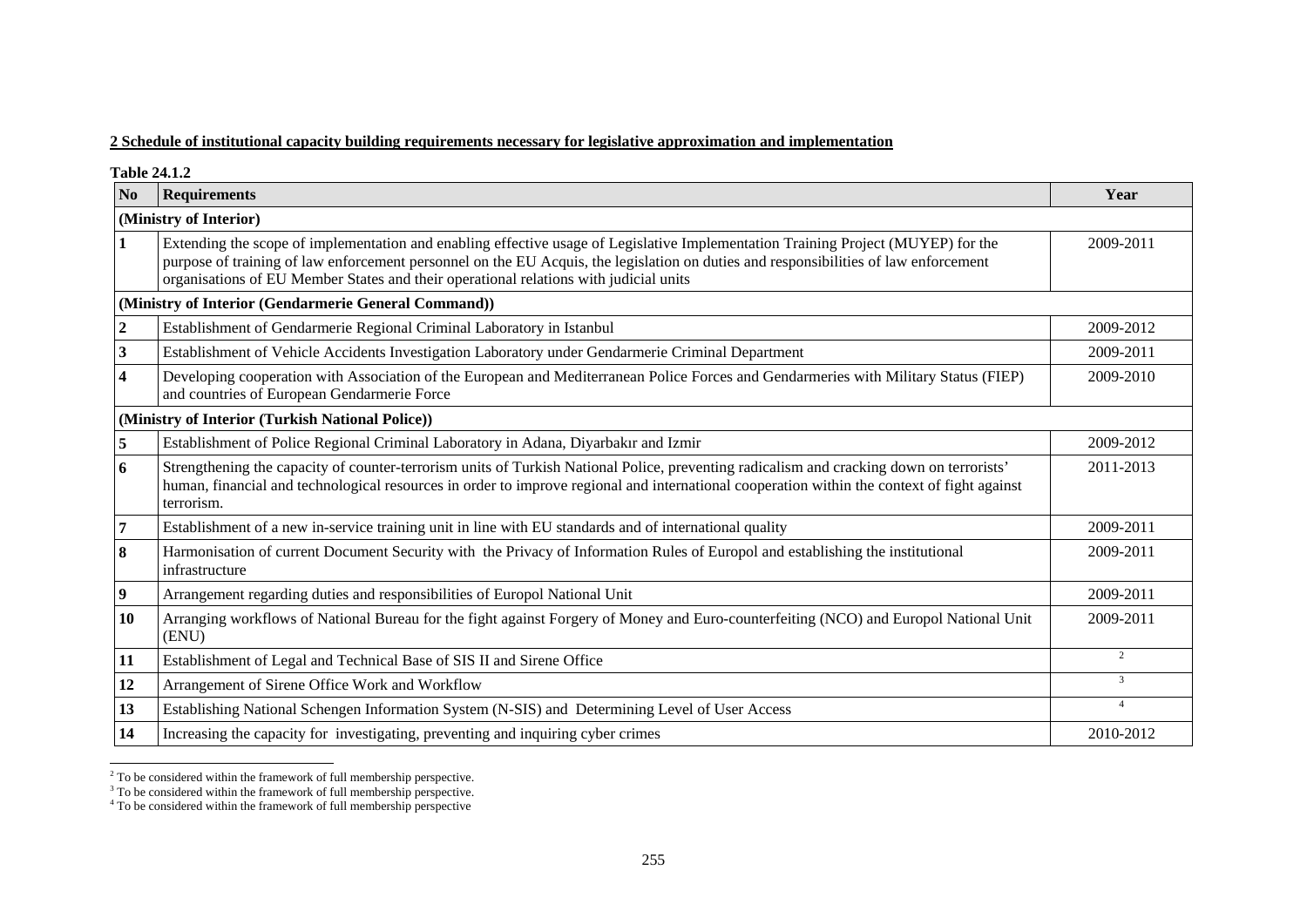| Table 24.1.3.1                                                                                                                              |           |                        |                   |              | (Euro)       |
|---------------------------------------------------------------------------------------------------------------------------------------------|-----------|------------------------|-------------------|--------------|--------------|
| <b>Requirements (Ministry of Interior (Gendarmerie)</b><br><b>General Command)</b>                                                          | Year      | <b>National Budget</b> | <b>EU</b> sources | <b>Other</b> | <b>Total</b> |
| <b>I</b> -Investment                                                                                                                        |           |                        |                   |              |              |
| Constructing a Gendarmerie regional criminal<br>laboratory in Istanbul and supplying advance level<br>laboratory equipments <sup>5</sup>    | 2009-2012 | 1,853,250              | 5,559,750         |              | 7,413,000    |
| Establishment and equipment of vehicle accidents<br>investigation laboratory in Ankara                                                      | 2010-2011 | 750,000                | 2,250,000         |              | 3,000,000    |
| II- Legislative approximation and implementation                                                                                            |           |                        |                   |              |              |
| - Personnel                                                                                                                                 |           |                        |                   |              |              |
| - Training                                                                                                                                  | 2010-2011 | 75,000                 | 1,425,000         |              | 1,500,000    |
| - Consultancy                                                                                                                               | 2009-2011 |                        | 300,000           |              | 300,000      |
| - Translation                                                                                                                               | 2009-2011 |                        | 140,000           |              | 140,000      |
| - Other                                                                                                                                     |           |                        |                   |              |              |
| Relevant teaching materials to be used during the<br>trainings (sheet of papers, photocopy, pressing of<br>brochures, badge-name cards etc) | 2010-2011 |                        | 150,000           |              | 150,000      |
| <b>Total</b>                                                                                                                                |           | 2,678,250              | 9,824,750         |              | 12,503,000   |

<span id="page-4-0"></span><sup>5</sup> To be financed by the project titled "Strengthening Forensic Capacity in Turkey - TR 08.02.14" under Pre-Accession Financial Assistance 2008 Programme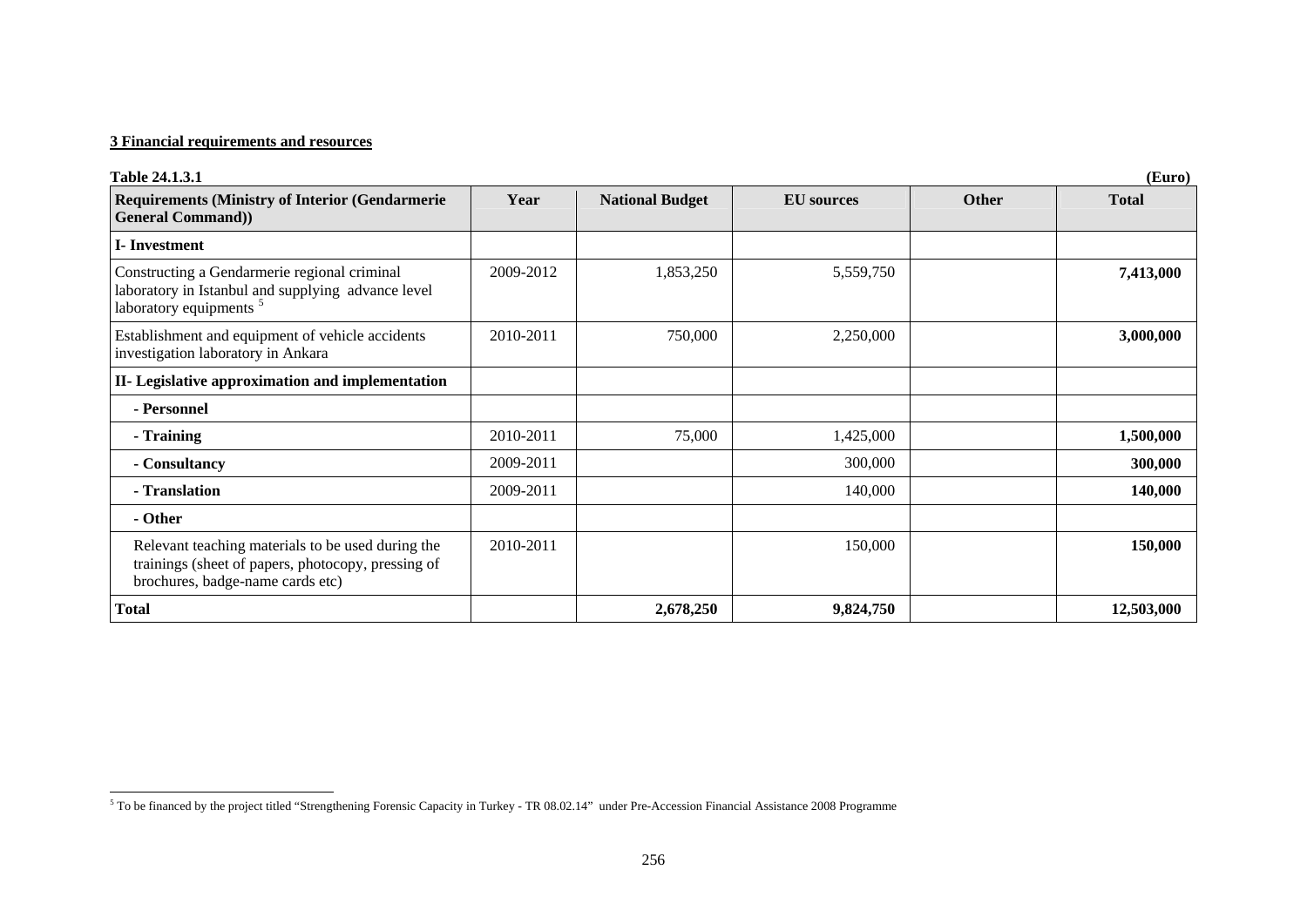<span id="page-5-0"></span>

| <b>Table 24.1.3.2</b><br>(Euro)                                                                                   |           |                        |                   |              |              |  |  |
|-------------------------------------------------------------------------------------------------------------------|-----------|------------------------|-------------------|--------------|--------------|--|--|
| <b>Requirements (Ministry of Interior (Turkish)</b><br><b>National Police))</b>                                   | Year      | <b>National Budget</b> | <b>EU</b> sources | <b>Other</b> | <b>Total</b> |  |  |
| <b>I</b> -Investment                                                                                              |           |                        |                   |              |              |  |  |
| Establishment and equipment of Police Regional<br>Criminal Laboratory in Adana, Diyarbakır and Izmir <sup>6</sup> | 2009-2012 | 4,796,750              | 14,390,250        |              | 19,187,000   |  |  |
| Strengthening the regional and international cooperation<br>in an effective fight against terrorism               | 2011-2013 | 5,250,000              | 17,250,000        |              | 22,500,000   |  |  |
| Strengthening the capacity for investigating, preventing<br>and inquiring cyber crimes                            | 2011-2013 | 5,250,000              | 17,250,000        |              | 22,500,000   |  |  |
| II- Legislative approximation and implementation                                                                  | 2010-2012 | 5,000,000              | 15,000,000        |              | 20,000,000   |  |  |
| - Personnel                                                                                                       |           |                        |                   |              |              |  |  |
| - Training                                                                                                        | 2009-2012 | 60,000                 | 1,140,000         |              | 1,200,000    |  |  |
| - Consultancy                                                                                                     | 2009-2012 | 25,000                 | 225,000           |              | 250,000      |  |  |
| - Translation                                                                                                     |           |                        |                   |              |              |  |  |
| - Other                                                                                                           |           |                        |                   |              |              |  |  |
| <b>Total</b>                                                                                                      |           | 20,381,750             | 65,255,250        |              | 85,637,000   |  |  |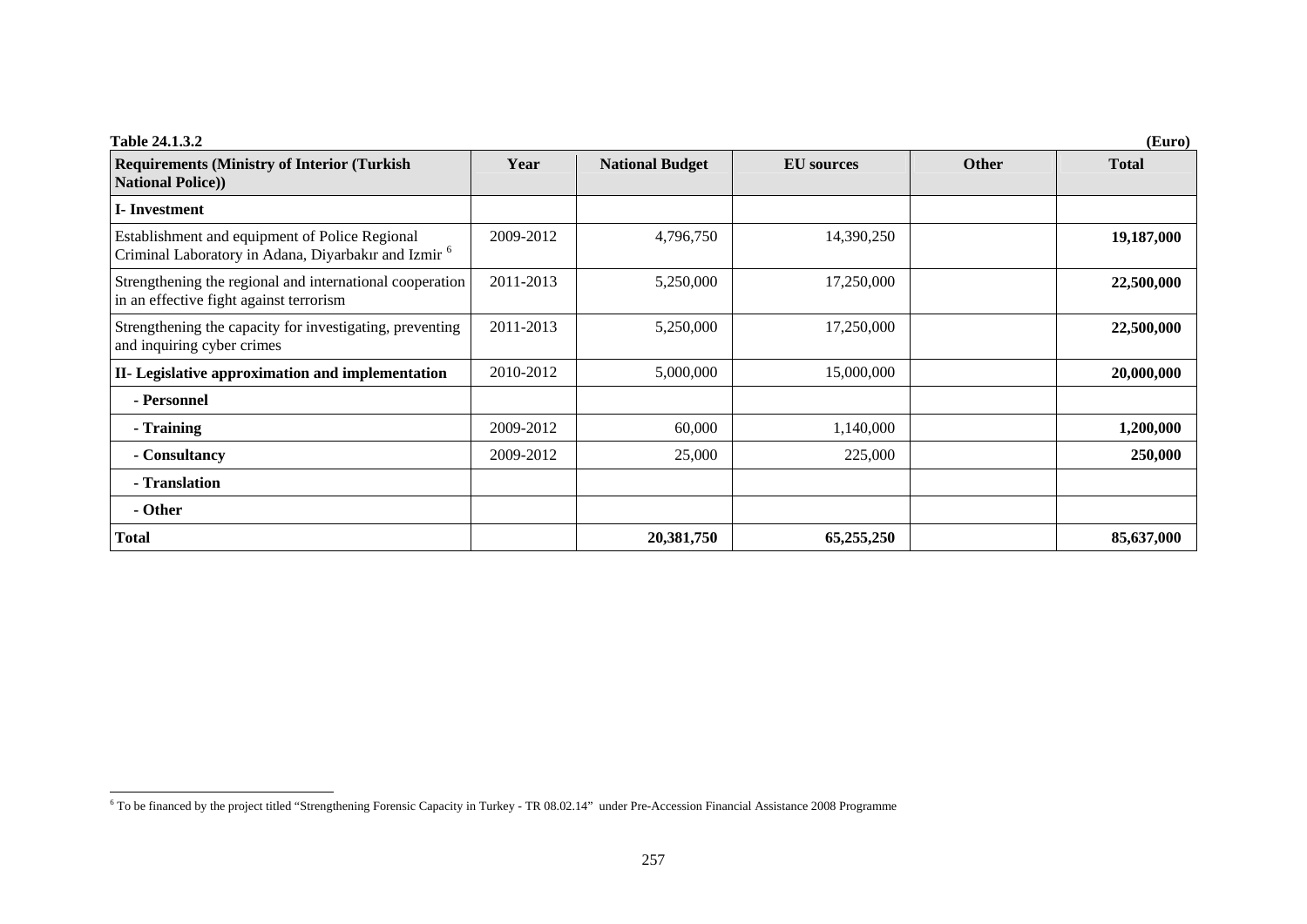**Priority 24.2 Continuing efforts of Turkey to implement the National Action Plan on Asylum and Migration including through the adoption of a roadmap, making preparations for the adoption of a comprehensive asylum law in line with the EU Acquis including the establishment of an asylum authority and increasing the capacity for combating illegal migration in line with international standards[7](#page-6-0)**

## **1 Schedule of legislative alignment**

#### **Table 24.2.1**

| $\overline{\mathbf{N}}$ | <b>EU</b> legislation in force                                    | Draft Turkish legislation                                        | <b>Scope</b>                                                                                                                               | <b>Institution in charge</b> | <b>Publication date</b> |
|-------------------------|-------------------------------------------------------------------|------------------------------------------------------------------|--------------------------------------------------------------------------------------------------------------------------------------------|------------------------------|-------------------------|
|                         | on the right of asylum for<br>citizens of the EU member<br>states | Asylum and Immigration<br>Unit under the Ministry of<br>Interior | Amsterdam Treaty: Protocol Law on Establishment of an Establishment of a new Asylum and Immigration Unit<br>under the Ministry of Interior | Ministry of Interior         | 2009-2010               |

<span id="page-6-0"></span><sup>&</sup>lt;sup>7</sup> The priority has been prepared on the basis of Turkey's National Action Plan for Migration and Asylum which was approved and brought into force by the Turkish Prime Ministry, on 25.03.2005, and which is including legal arrangements which should be put into force during the harmonization of Turkey's legislation and system regarding migration, asylum and foreigners with the EU Acquis and system, investment projects necessary for completing the administrative structuring and physical infrastructure and measures that should be taken during Turkey's accession negotiations.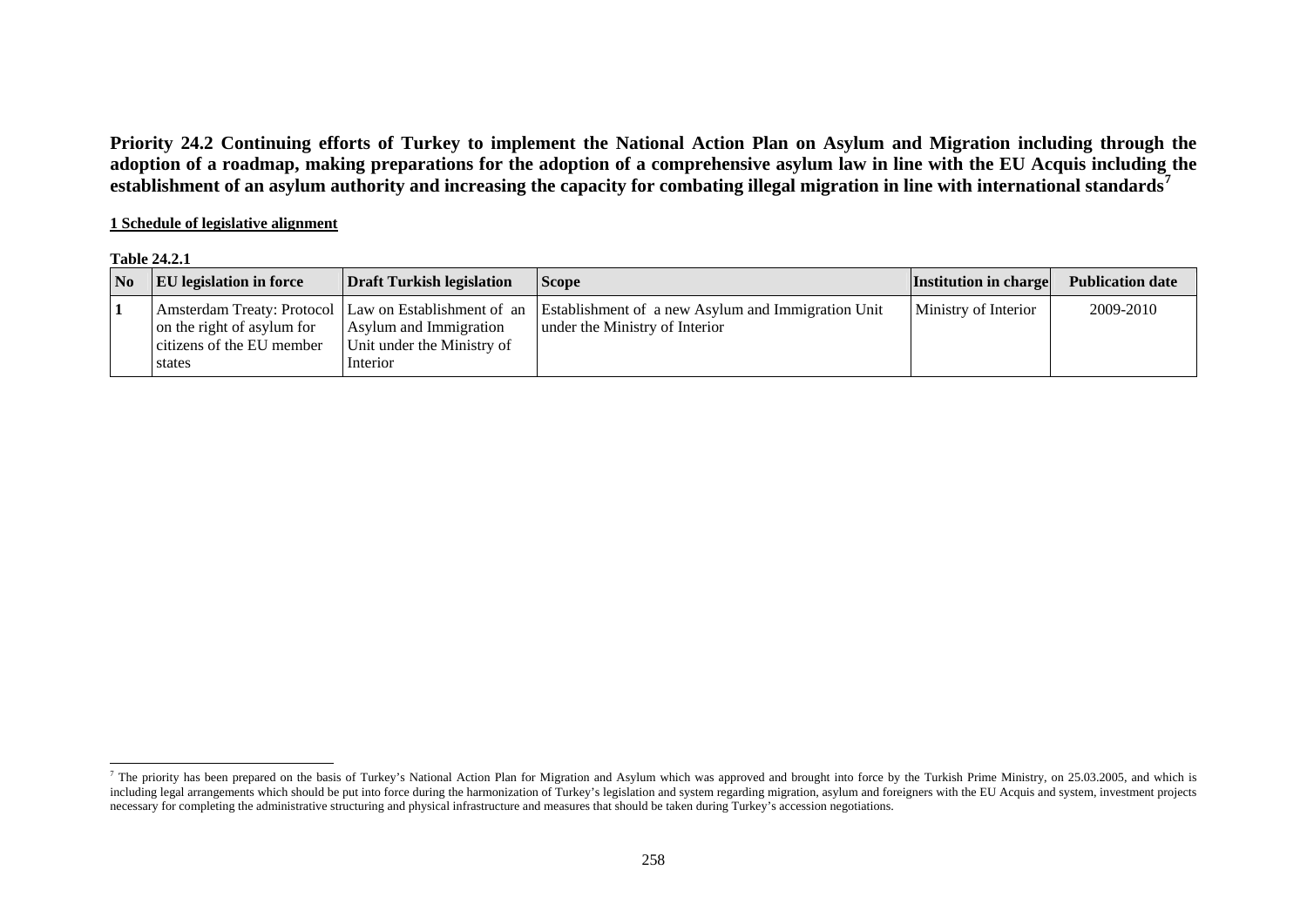| N <sub>0</sub>   | <b>EU</b> legislation in force                                                                                                                                                                                                                                                                                                                                                                                                                                                                                                                                                                                                                                                                                                                                                                                      | <b>Draft Turkish legislation</b> | <b>Scope</b>                                                                                                                                                           | <b>Institution in charge</b> | <b>Publication date</b> |
|------------------|---------------------------------------------------------------------------------------------------------------------------------------------------------------------------------------------------------------------------------------------------------------------------------------------------------------------------------------------------------------------------------------------------------------------------------------------------------------------------------------------------------------------------------------------------------------------------------------------------------------------------------------------------------------------------------------------------------------------------------------------------------------------------------------------------------------------|----------------------------------|------------------------------------------------------------------------------------------------------------------------------------------------------------------------|------------------------------|-------------------------|
| $\boldsymbol{2}$ | - Directives No. 2001/55/EC<br>2003/09/EC, 2004/83/EC<br>and 2005/85/EC<br>- Resolutions of 30<br>November and 1 December<br>1992 on a harmonized<br>approach to matters with<br>regard to host third-countries<br>- Council Declaration No.<br>15067/02 regarding Safe<br><b>Third-Countries</b><br>- Conclusions of 30<br>November and 1 December<br>1992 on Countries in Which<br>There is Generally no<br>Serious Risk of Persecution<br>- Resolutions of 30<br>November and 1 December<br>1992 on Manifestly<br><b>Unfounded Applications for</b><br>Asylum<br>- Council Resolution on<br>minimum guarantees for<br>asylum procedures<br>- Amsterdam Treaty:<br>Protocol on the right of<br>asylum for citizens of the<br>EU member states<br>- Resolutions No.<br>2000/596/EC, 2001/275/EC<br>2002/307/EC and | Asylum Law                       | Harmonization of the Turkish legislation on Asylum,<br>Immigration and Foreigners with the EU legislation while<br>maintaining the existing geographical restrictions. | Ministry of Interior         | 2009-2010               |
|                  | 2002/46/EC<br>- Regulation No.491/2004                                                                                                                                                                                                                                                                                                                                                                                                                                                                                                                                                                                                                                                                                                                                                                              |                                  |                                                                                                                                                                        |                              |                         |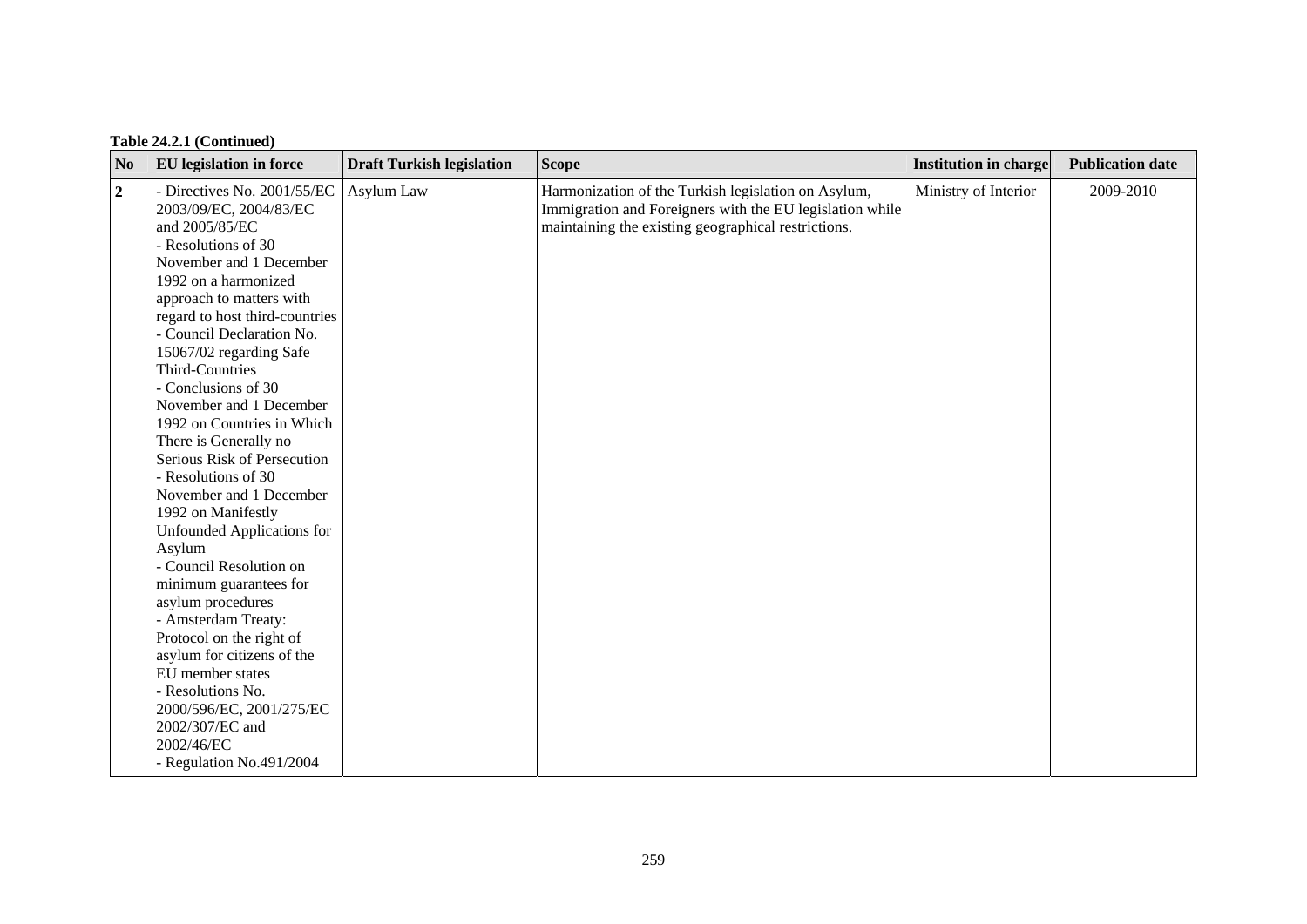| No           | <b>EU</b> legislation in force                                                                                                                                                                                                                                                                                                                                                                                                                                                                                                                                                                                                                                                              | <b>Draft Turkish legislation</b> | <b>Scope</b>                                                                                                                                                                                                                                 | Institution in charge                                  | <b>Publication date</b> |
|--------------|---------------------------------------------------------------------------------------------------------------------------------------------------------------------------------------------------------------------------------------------------------------------------------------------------------------------------------------------------------------------------------------------------------------------------------------------------------------------------------------------------------------------------------------------------------------------------------------------------------------------------------------------------------------------------------------------|----------------------------------|----------------------------------------------------------------------------------------------------------------------------------------------------------------------------------------------------------------------------------------------|--------------------------------------------------------|-------------------------|
| $\mathbf{3}$ | Schengen Acquis<br>SCH/Com-Ex (99) 13 -<br>Decision of the Executive<br>Committee of 28 April 1999<br>on the Definitive Versions of<br>the Common Manual and<br>Common Consular<br>Instruction<br>- Regulation No.<br>1091/2001/EC<br>- Council Recommendation<br>for harmonizing the means<br>of struggle against illegal<br>immigration and illegal<br>employment, and developing<br>the control procedures in<br>relation to these.<br>- Resolutions of 20 June<br>1994 and 30 November 1994<br>on limitation of admission of<br>third-country nationals to the<br>territory of the Member<br>States for employment<br>- Articles 11, $(1)$ , $(a)$ and 21<br>of the Schengen Convention | Foreigners Law                   | Harmonization of visa descriptions and types (single and<br>multiple entrance visas) with the EU visa types.<br>Identification of the procedural and legislative framework<br>of the struggle against illegal immigration and<br>employment. | Ministry of Interior<br>Ministry of Foreign<br>Affairs | 2009-2010               |
|              | - Part I, $2.1.3$ of the<br>Common Consular<br>Instructions (CCI)                                                                                                                                                                                                                                                                                                                                                                                                                                                                                                                                                                                                                           |                                  |                                                                                                                                                                                                                                              |                                                        |                         |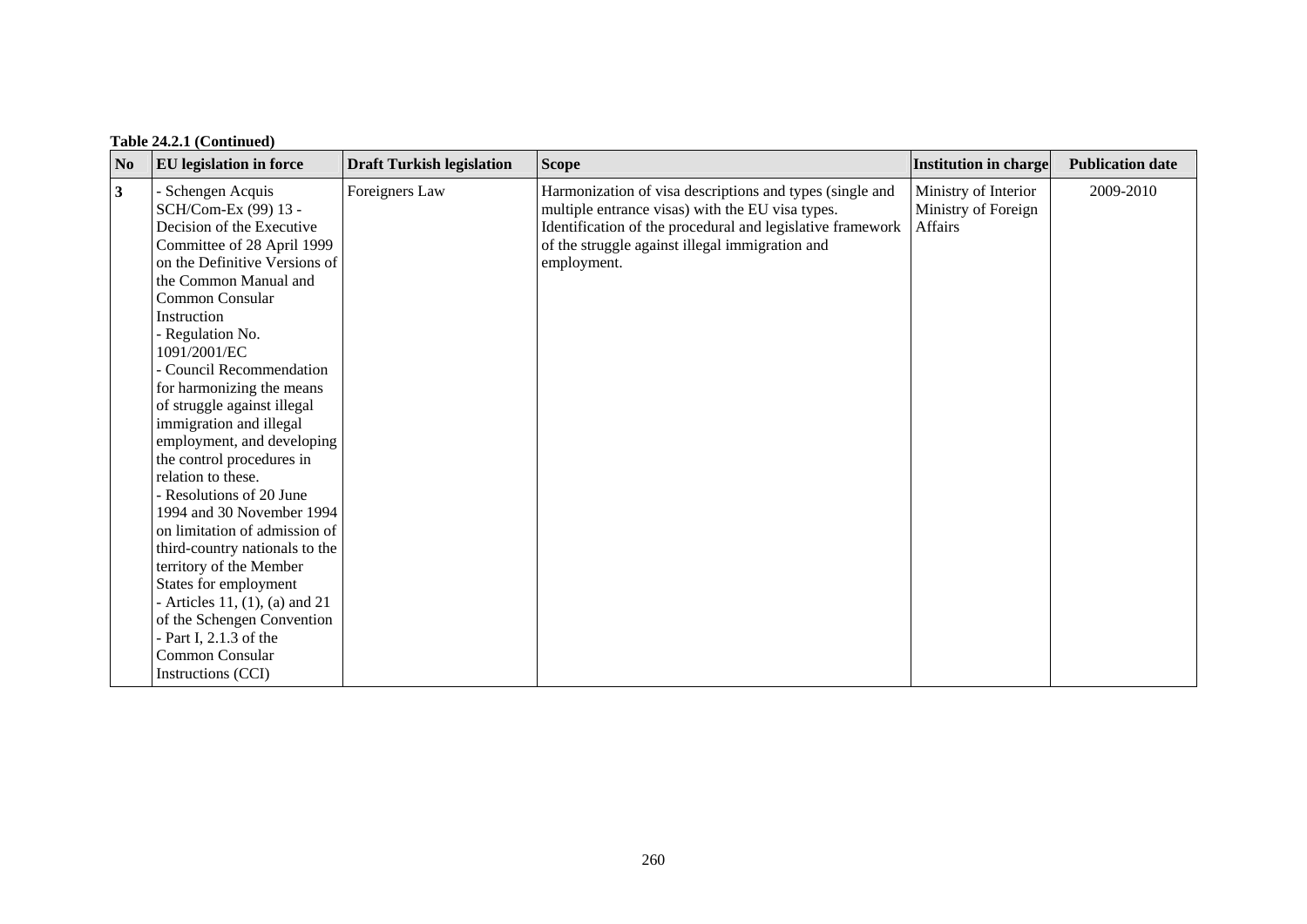| Table 24.2.1 (Continued) |  |
|--------------------------|--|
|--------------------------|--|

| N <sub>0</sub>          | <b>EU</b> legislation in force                                                                                                                                                                                                                                                                                                                                                                                                                                                                                                                                                                                                                                                   | <b>Draft Turkish legislation</b>                                      | <b>Scope</b>                                                                                       | <b>Institution in charge</b> | <b>Publication date</b> |
|-------------------------|----------------------------------------------------------------------------------------------------------------------------------------------------------------------------------------------------------------------------------------------------------------------------------------------------------------------------------------------------------------------------------------------------------------------------------------------------------------------------------------------------------------------------------------------------------------------------------------------------------------------------------------------------------------------------------|-----------------------------------------------------------------------|----------------------------------------------------------------------------------------------------|------------------------------|-------------------------|
| $\overline{\mathbf{4}}$ | - Directives No. 2001/55/EC<br>2003/09/EC, 2004/83/EC<br>and 2005/85/EC<br>- Resolution of 30 November<br>and 1 December 1992 on a<br>harmonized approach to<br>matters with regard to host<br>third-countries<br>- Council Declaration No.<br>15067/02 regarding Safe<br><b>Third-Countries</b><br>- Conclusions of 30<br>November and 1 December<br>1992 on Countries in Which<br>There is Generally no<br>Serious Risk of Persecution<br>- Resolution of 30 November<br>and 1 December 1992 on<br>Manifestly Unfounded<br>Applications for Asylum<br>- Council Resolution on<br>minimum guarantees for<br>asylum procedures<br>- Amsterdam Treaty<br>Protocol on the right of | Implementing Regulation on<br>the Implementation of the<br>Asylum Law | Issuing Secondary Legislation for the implementation of<br>the Asylum Law envisaged to be enacted. | Ministry of Interior         | 2010-2011               |
|                         | asylum for citizens of the<br>EU member states<br>- Resolutions No.<br>2000/596/EC, 2001/275/EC<br>2002/307/EC and<br>2002/46/EC<br>Regulation No.491/2004                                                                                                                                                                                                                                                                                                                                                                                                                                                                                                                       |                                                                       |                                                                                                    |                              |                         |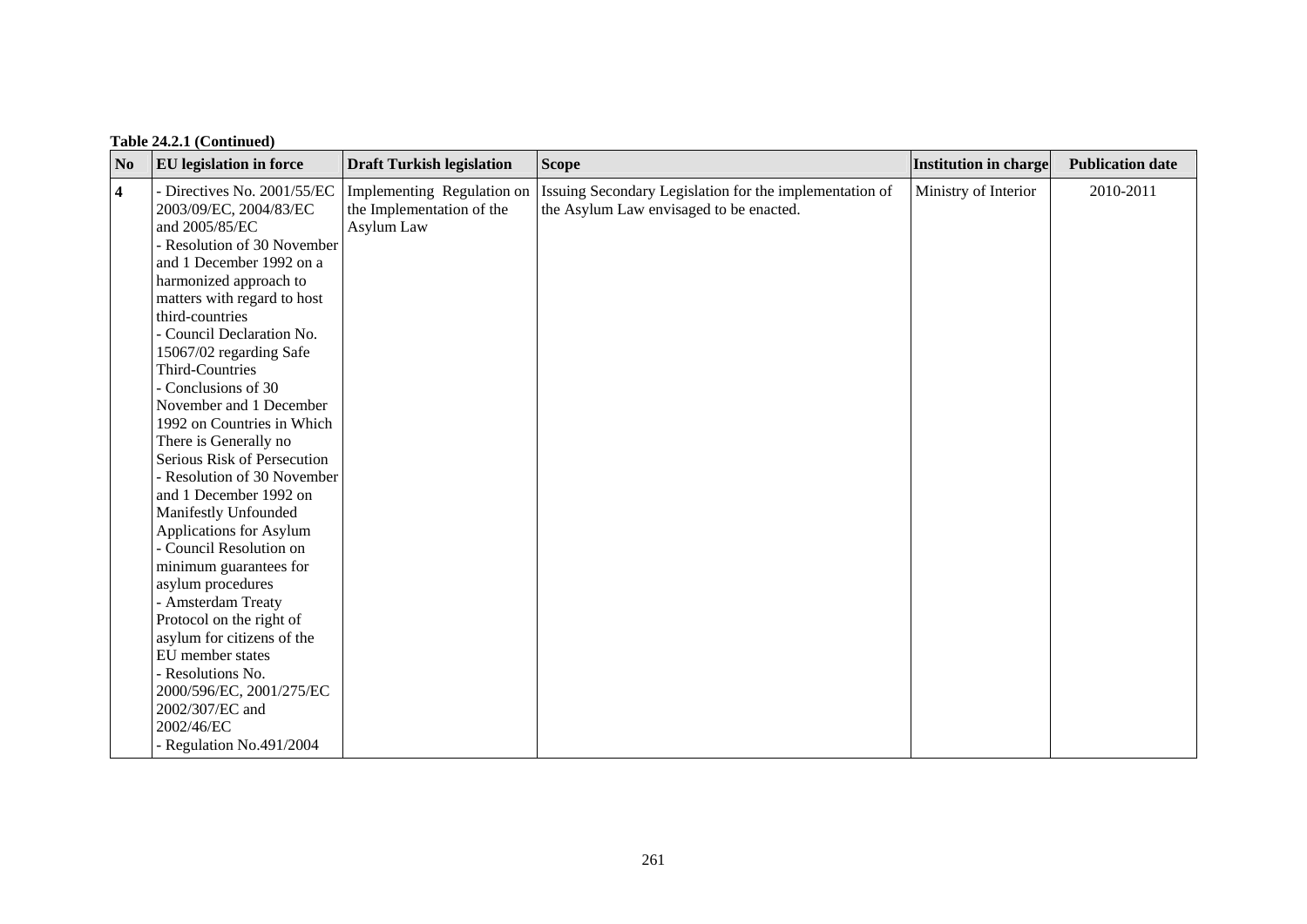## **Sub Priority 24.2.1 Establishment of an Asylum and Immigration Unit under the Ministry of Interior and employment of personnel to work in this field with an expertise status**

## **2 Schedule of institutional capacity building requirements necessary for legislative approximation and implementation**

#### **Table 24.2.1.2**

| N <sub>0</sub> | <b>Requirements</b>                                                                                                                                                    | Year      |
|----------------|------------------------------------------------------------------------------------------------------------------------------------------------------------------------|-----------|
|                | (Ministry of Interior (Turkish National Police))                                                                                                                       |           |
|                | Universalization of the expert status by means of increasing the personnel capacity                                                                                    | 2009-2011 |
|                | Increasing foreign language capacity of the personnel                                                                                                                  | 2009-2011 |
|                | (Ministry of Interior (Gendarmerie General Command))                                                                                                                   |           |
|                | Training of Law enforcement personnel on EU legislation with a view to increasing efficiency in the struggle against illegal immigration<br>within the scope EU Acquis | 2009-2011 |
|                | Organising seminars on Asylum Law together with the Office of the United Nations High Commissioner for Refugees (UHHCR)                                                | 2009-2011 |

| Table 24.2.1.3.1                                                               |      |                        |                   |              | (Euro)       |
|--------------------------------------------------------------------------------|------|------------------------|-------------------|--------------|--------------|
| <b>Requirements (Ministry of Interior (Turkish)</b><br><b>National Police)</b> | Year | <b>National Budget</b> | <b>EU</b> sources | <b>Other</b> | <b>Total</b> |
| I-Investment                                                                   |      |                        |                   |              |              |
| II- Legislative approximation and implementation                               |      |                        |                   |              |              |
| - Personnel                                                                    |      |                        |                   |              |              |
| - Training                                                                     | 2010 | 500,000                | 2,000,000         |              | 2,500,000    |
| - Consultancy                                                                  | 2010 |                        | 400,000           |              | 400,000      |
| - Translation                                                                  | 2010 |                        | 100,000           |              | 100,000      |
| - Other                                                                        |      |                        |                   |              |              |
| <b>Total</b>                                                                   |      | 500,000                | 2,500,000         |              | 3,000,000    |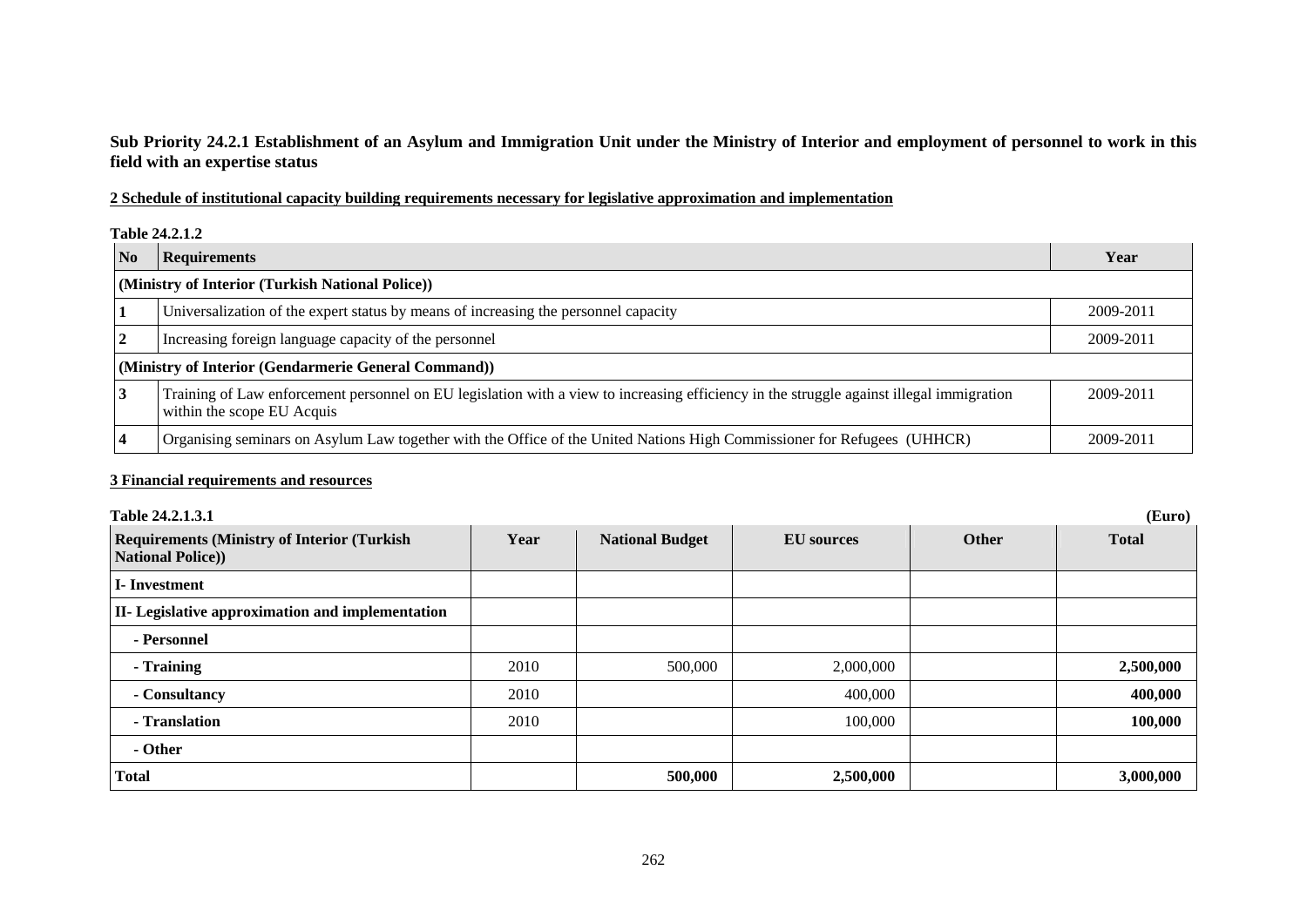| Table 24.2.1.3.2                                                                   |           |                        |                   |         | (Euro)       |
|------------------------------------------------------------------------------------|-----------|------------------------|-------------------|---------|--------------|
| <b>Requirements (Ministry of Interior (Gendarmerie)</b><br><b>General Command)</b> | Year      | <b>National Budget</b> | <b>EU</b> sources | Other   | <b>Total</b> |
| <b>I</b> -Investment                                                               |           |                        |                   |         |              |
| II- Legislative approximation and implementation                                   |           |                        |                   |         |              |
| - Personnel                                                                        |           |                        |                   |         |              |
| - Training                                                                         | 2010-2011 |                        | 900,000           | 600,000 | 1,500,000    |
| - Consultancy                                                                      |           |                        |                   |         |              |
| - Translation                                                                      |           |                        |                   |         |              |
| - Other                                                                            |           |                        |                   |         |              |
| <b>Total</b>                                                                       |           |                        | 900,000           | 600,000 | 1,500,000    |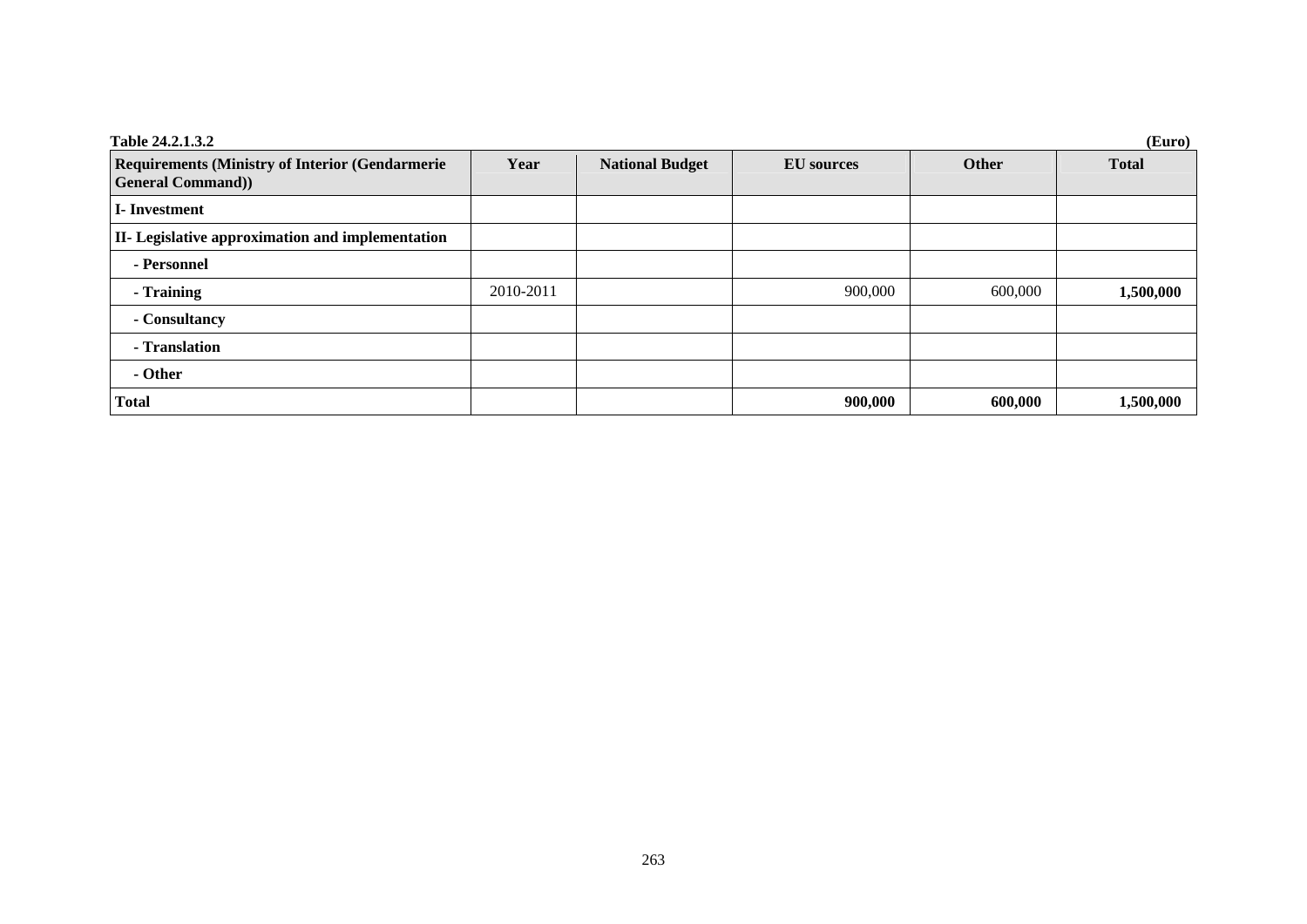# **Sub Priority 24.2.2 Establishment of Asylum Training Curriculum**

## **2 Schedule of institutional capacity building requirements necessary for legislative approximation and implementation**

#### **Table 24.2.2.2**

| $\overline{\mathbf{N}}$ | Requirements                                                                                                                                                                                                                                              | Year      |
|-------------------------|-----------------------------------------------------------------------------------------------------------------------------------------------------------------------------------------------------------------------------------------------------------|-----------|
|                         | (Ministry of Interior (Turkish National Police))                                                                                                                                                                                                          |           |
|                         | Establishment of Training Academy (Institute) in the framework of the Council Directive 2005/85/EC of 1 December 2005 on minimum<br>standards on procedures in Member States for granting and withdrawing refugee status (EU Council Procedure Directive) | 2010-2011 |
|                         | Universalization of expert status by means of increasing the personnel capacity                                                                                                                                                                           | 2010-2011 |

| Table 24.2.2.3                                                                                                                              | (Euro)    |                        |                   |              |              |  |
|---------------------------------------------------------------------------------------------------------------------------------------------|-----------|------------------------|-------------------|--------------|--------------|--|
| <b>Requirements (Ministry of Interior (Turkish)</b><br><b>National Police)</b>                                                              | Year      | <b>National Budget</b> | <b>EU</b> sources | <b>Other</b> | <b>Total</b> |  |
| <b>I</b> -Investment                                                                                                                        |           |                        |                   |              |              |  |
| II- Legislative approximation and implementation                                                                                            |           |                        |                   |              |              |  |
| - Personnel                                                                                                                                 |           |                        |                   |              |              |  |
| - Training                                                                                                                                  | 2010-2011 | 128,000                | 192,000           |              | 320,000      |  |
| - Consultancy                                                                                                                               | 2010-2011 |                        | 50,000            |              | 50,000       |  |
| - Translation                                                                                                                               | 2010-2011 |                        | 400,000           |              | 400,000      |  |
| - Other                                                                                                                                     |           |                        |                   |              |              |  |
| Relevant teaching materials to be used during the<br>trainings (sheet of papers, photocopy, pressing of<br>brochures, badge-name cards etc) | 2010-2011 |                        | 50,000            |              | 50,000       |  |
| <b>Total</b>                                                                                                                                |           | 128,000                | 692,000           |              | 820,000      |  |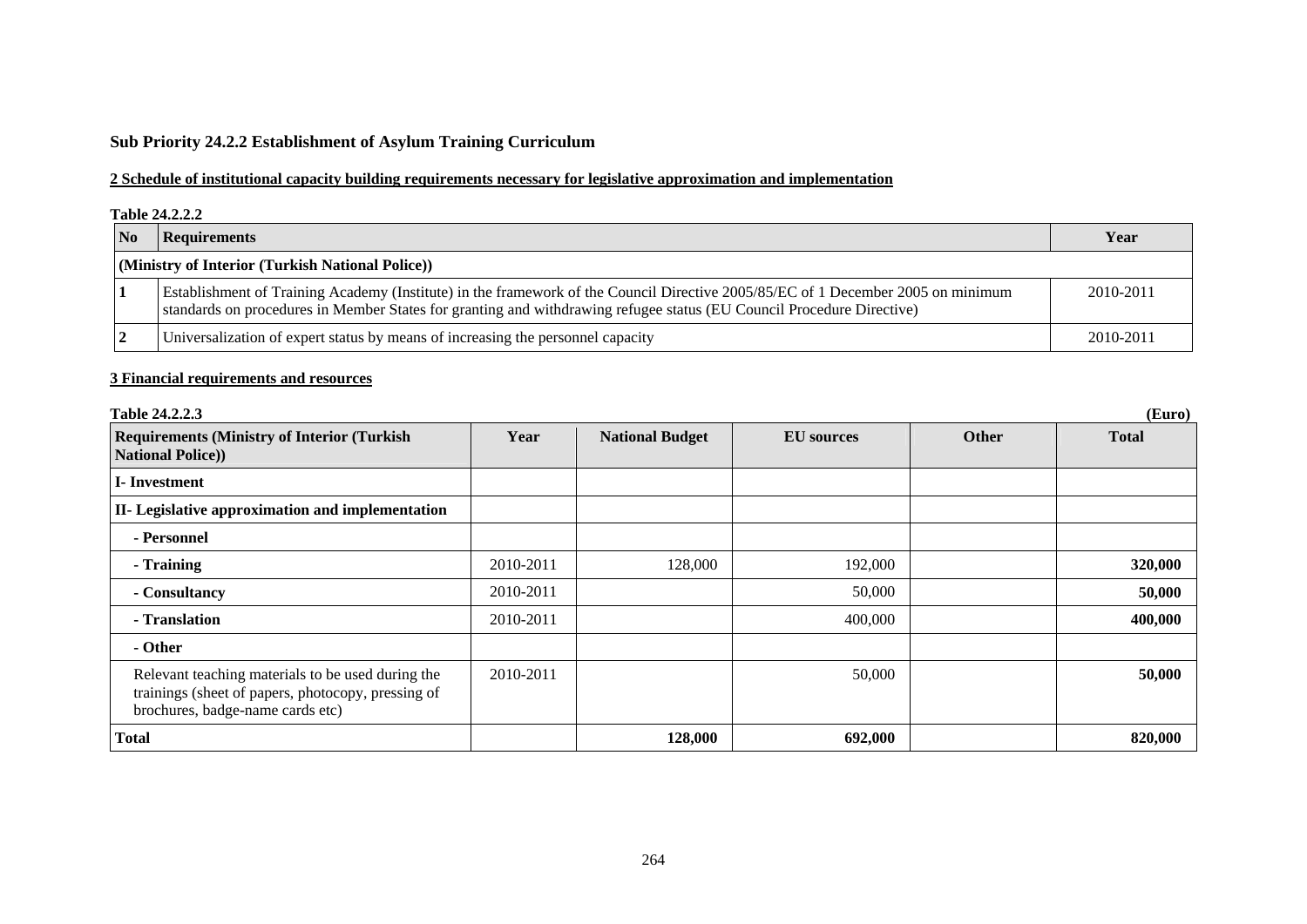# **Sub Priority 24.2.3 Establishment of Translators Staff Group for Asylum System and Training Translators on the Asylum Law**

## **2 Schedule of institutional capacity building requirements necessary for legislative approximation and implementation**

#### **Table 24.2.3.2**

| $\overline{\text{No}}$ | Requirements                                                                                                                                                                                                                                   | Year      |
|------------------------|------------------------------------------------------------------------------------------------------------------------------------------------------------------------------------------------------------------------------------------------|-----------|
|                        | (Ministry of Interior (Turkish National Police))                                                                                                                                                                                               |           |
|                        | Forming Asylum Training Curriculum in the framework of the Council Directive 2005/85/EC of 1 December 2005 on minimum standards on<br>procedures in Member States for granting and withdrawing refugee status (EU Council Procedure Directive) | 2010-2011 |

#### **3 Financial requirements and resources**

| Table 24.2.3.3                                                                 |           |                        |                   |       | (Euro)       |
|--------------------------------------------------------------------------------|-----------|------------------------|-------------------|-------|--------------|
| <b>Requirements (Ministry of Interior (Turkish)</b><br><b>National Police)</b> | Year      | <b>National Budget</b> | <b>EU</b> sources | Other | <b>Total</b> |
| I-Investment                                                                   |           |                        |                   |       |              |
| II- Legislative approximation and implementation                               |           |                        |                   |       |              |
| - Personnel                                                                    | 2010-2011 | 120,000                |                   |       | 120,000      |
| - Training                                                                     | 2010-2011 |                        | 10,000            |       | 10,000       |
| - Consultancy                                                                  |           |                        |                   |       |              |
| - Translation                                                                  | 2010-2011 | 20,000                 |                   |       | 20,000       |
| - Other                                                                        |           |                        |                   |       |              |
| <b>Total</b>                                                                   |           | 140,000                | 10,000            |       | 150,000      |

265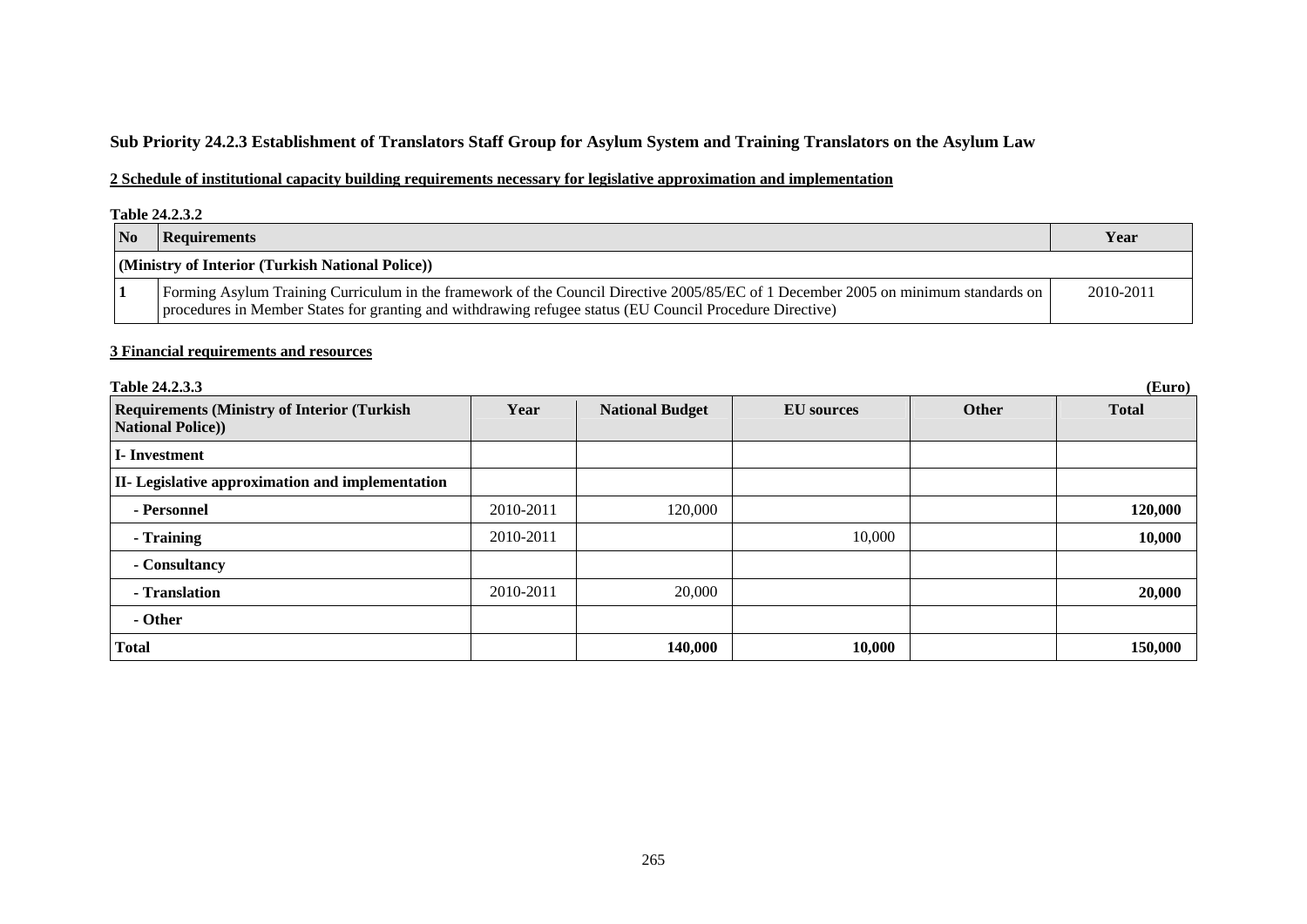## **Sub Priority 24.2.4 Establishment of Translators Staff Group for Asylum System and Training Translators on the Asylum Law**

## **2 Schedule of institutional capacity building requirements necessary for legislative approximation and implementation**

#### **Table 24.2.4.2**

| N <sub>0</sub> | <b>Requirements</b>                                                                                                                                                                                                                                                        | Year      |
|----------------|----------------------------------------------------------------------------------------------------------------------------------------------------------------------------------------------------------------------------------------------------------------------------|-----------|
|                | (Ministry of Interior (Turkish National Police))                                                                                                                                                                                                                           |           |
|                | Setting up Country of Origin and Asylum Information Systems in the framework of the Council Directive 2005/85/EC dated 1 December<br>2005 on minimum standards on procedures for granting and withdrawing refugee status in Member States (EU Council Procedure Directive) | 2009-2011 |
|                | Establishing a reception system for asylum seekers/refugees in the framework of the EU Council Reception Conditions Directive                                                                                                                                              | 2009-2011 |
|                | Establishment of Reception and Accommodation Centres for Asylum Seekers and Refugee Guest Houses as laid down in the Hague<br>Programme and in the EU Council Reception Conditions Directive                                                                               | 2009-2011 |

| Table 24.2.4.3.1                                                              |      |                        |                   |       | (Euro)       |
|-------------------------------------------------------------------------------|------|------------------------|-------------------|-------|--------------|
| <b>Requirements (Ministry of Interior (Turkish)</b><br>National Police) $)^8$ | Year | <b>National Budget</b> | <b>EU</b> sources | Other | <b>Total</b> |
| <b>I</b> -Investment                                                          | 2009 | 2,500,000              | 7,500,000         |       | 10,000,000   |
| <b>II-</b> Legislative approximation and implementation                       |      |                        |                   |       |              |
| - Personnel                                                                   | 2009 | 400,000                |                   |       | 400,000      |
| - Training                                                                    | 2009 |                        | 1,500,000         |       | 1,500,000    |
| - Consultancy                                                                 |      |                        |                   |       |              |
| - Translation                                                                 | 2009 |                        | 100,000           |       | 100,000      |
| - Other                                                                       |      |                        |                   |       |              |
| <b>Total</b>                                                                  |      | 2,900,000              | 9,100,000         |       | 12,000,000   |

<span id="page-14-0"></span><sup>&</sup>lt;sup>8</sup> Financed by the project titled "Support to the set up of Asylum and Country of Origin Information (COI) Systems -TR 06.01.01" under Pre-Accession Financial Assistance 2005 Programme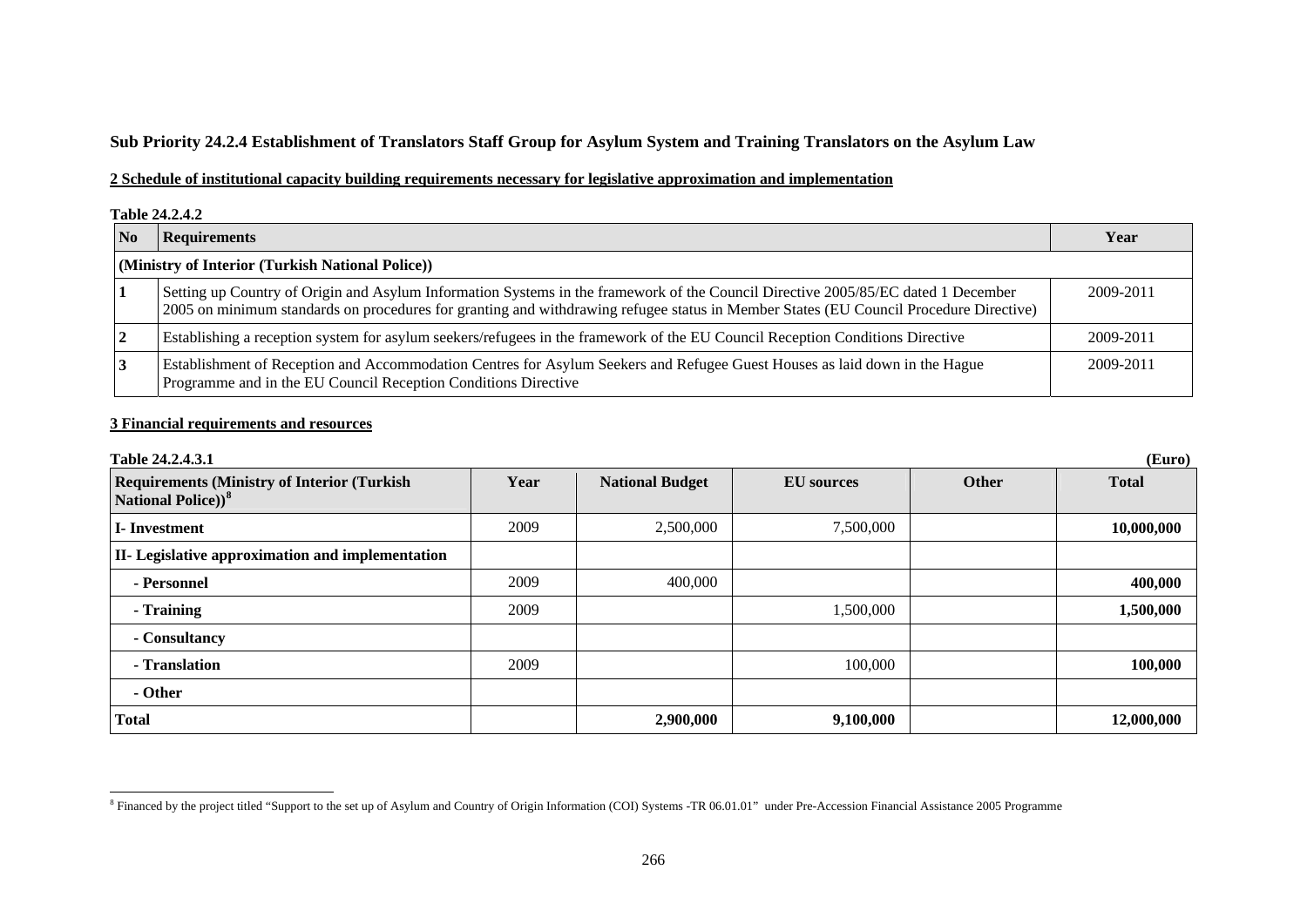| Table 24.2.4.3.2                                                                      |           |                        |                   |       | (Euro)       |
|---------------------------------------------------------------------------------------|-----------|------------------------|-------------------|-------|--------------|
| <b>Requirements (Ministry of Interior (Turkish)</b><br>National Police)) <sup>9</sup> | Year      | <b>National Budget</b> | <b>EU</b> sources | Other | <b>Total</b> |
| <b>I</b> -Investment                                                                  | 2009-2011 | 15,300,000             | 45,900,000        |       | 61,200,000   |
| II- Legislative approximation and implementation                                      |           |                        |                   |       |              |
| - Personnel                                                                           | 2009-2011 | 500,000                |                   |       | 500,000      |
| - Training                                                                            | 2009-2011 |                        | 1,200,000         |       | 1,200,000    |
| - Consultancy                                                                         | 2009-2011 |                        | 400,000           |       | 400,000      |
| - Translation                                                                         | 2009-2011 |                        | 100,000           |       | 100,000      |
| - Other                                                                               |           |                        |                   |       |              |
| <b>Total</b>                                                                          |           | 15,800,000             | 47,600,000        |       | 63,400,000   |

<span id="page-15-0"></span><sup>&</sup>lt;sup>9</sup> Financed by the project titled "Establishment of Reception, Screening and Accommodation Centres for asylum seekers and refugees - TR 07.02.17" under Pre-Accession Financial Assistance 2007 Programme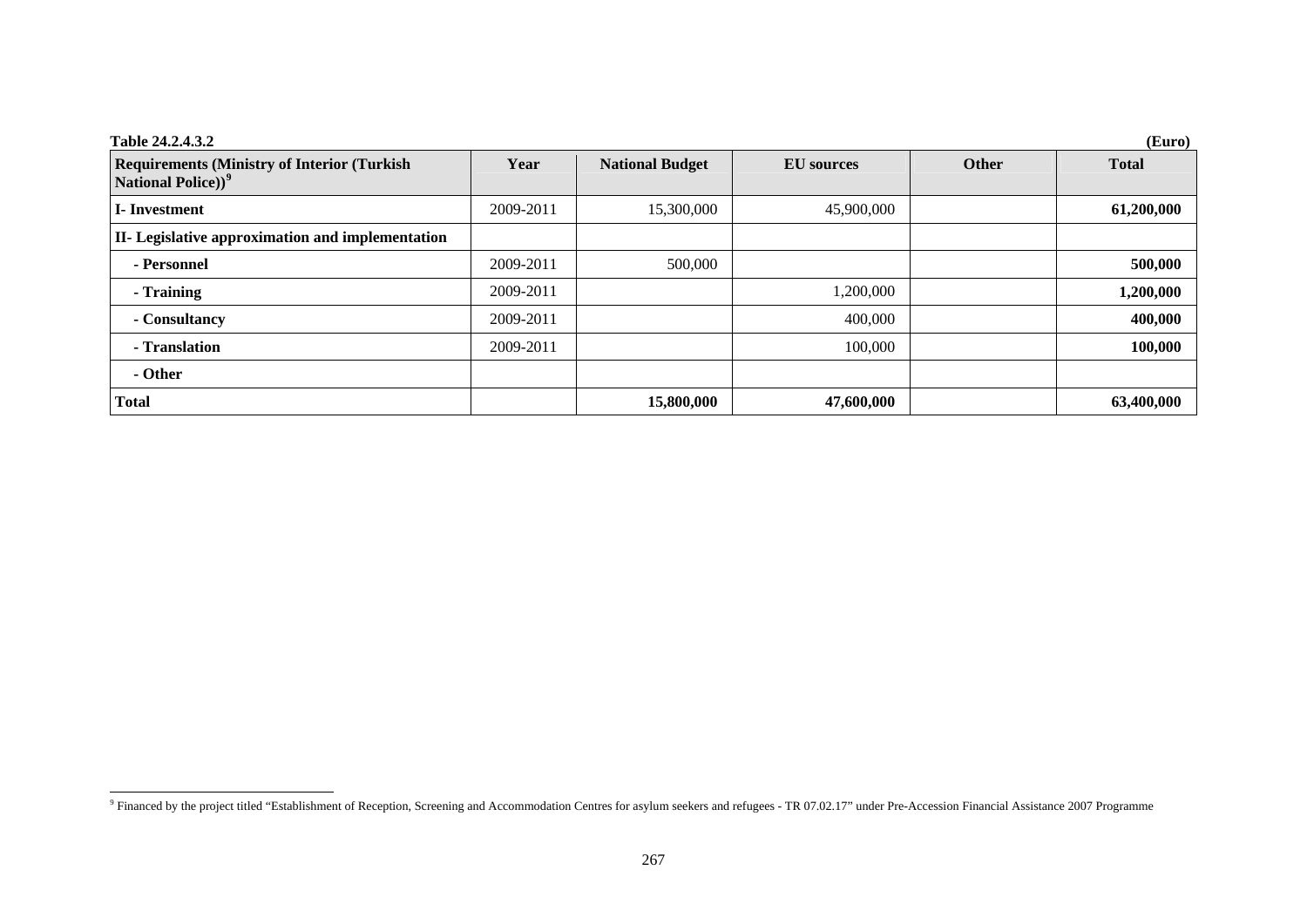# **Sub Priority 24.2.5 Establishment of an "Appeal Evaluation Board" within the Asylum System for First Instance Decisions**

## **2 Schedule of institutional capacity building requirements necessary for legislative approximation and implementation**

#### **Table 24.2.5.2**

|                         | 1 UUIV <i>E</i> TWW.                                                                                                                                                                                      |      |  |  |  |  |
|-------------------------|-----------------------------------------------------------------------------------------------------------------------------------------------------------------------------------------------------------|------|--|--|--|--|
| $\overline{\mathbf{N}}$ | Requirements                                                                                                                                                                                              | Year |  |  |  |  |
|                         | (Ministry of Interior (Turkish National Police))                                                                                                                                                          |      |  |  |  |  |
|                         | Establishment of an "Appeal Evaluation Board" in asylum system for the first instance decisions in the framework of the Council Resolution<br>of 20 June 1995 on minimum guarantees for asylum procedures | 10   |  |  |  |  |

| Table 24.2.5.3                                                                  |      |                        |                   |       | (Euro)       |
|---------------------------------------------------------------------------------|------|------------------------|-------------------|-------|--------------|
| <b>Requirements (Ministry of Interior (Turkish)</b><br><b>National Police))</b> | Year | <b>National Budget</b> | <b>EU</b> sources | Other | <b>Total</b> |
| I-Investment                                                                    |      |                        |                   |       |              |
| <b>II-</b> Legislative approximation and implementation                         |      |                        |                   |       |              |
| - Personnel                                                                     |      |                        |                   |       |              |
| - Training                                                                      | 2011 |                        | 1,000,000         |       | 1,000,000    |
| - Consultancy                                                                   | 2011 |                        | 50,000            |       | 50,000       |
| - Translation                                                                   | 2011 |                        | 50,000            |       | 50,000       |
| - Other                                                                         |      |                        |                   |       |              |
| <b>Total</b>                                                                    |      |                        | 1,100,000         |       | 1,100,000    |

<span id="page-16-0"></span> $10$  To be considered within the framework of full membership perspective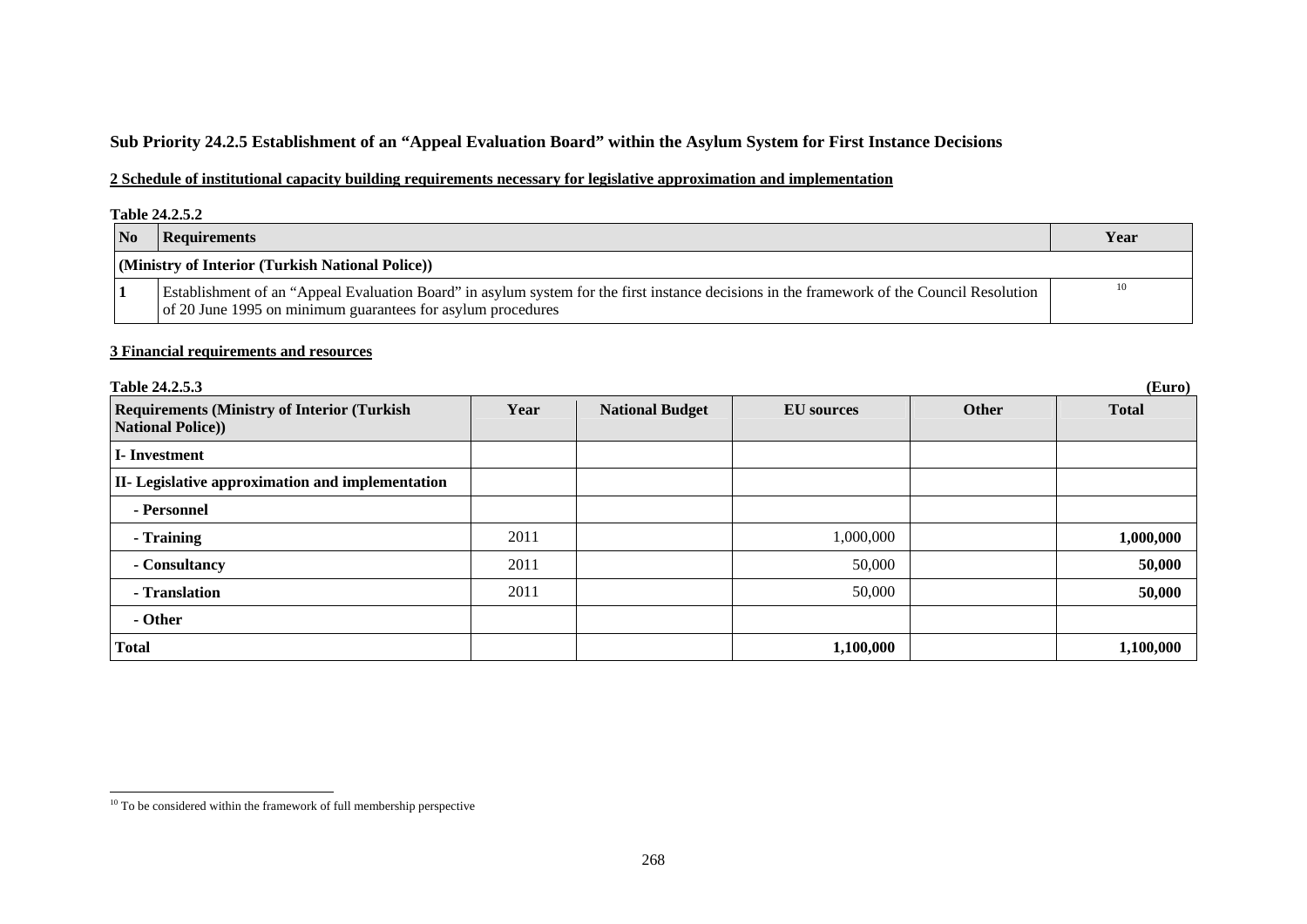# **Sub Priority 24.2.6 Establishment of a "Unit" To Make Policies in Order to follow and Evaluate the Mass Population Movements (Mass Influx)**

## **2 Schedule of institutional capacity building requirements necessary for legislative approximation and implementation**

#### **Table 24.2.6.2**

| N <sub>0</sub> | <b>Requirements</b>                                                                                                                                                                                                                                                                                                                                                                                                                                                        | Year      |
|----------------|----------------------------------------------------------------------------------------------------------------------------------------------------------------------------------------------------------------------------------------------------------------------------------------------------------------------------------------------------------------------------------------------------------------------------------------------------------------------------|-----------|
|                | (Ministry of Interior (Turkish National Police))                                                                                                                                                                                                                                                                                                                                                                                                                           |           |
|                | Strengthening the capacity of "Asylum and Immigration Unit" with a view to following and evaluating the mass population movements (mass)<br>influx) in the framework of the Council Directive 2001/55/EC of 20 July 2001 on minimum standards for giving temporary protection in the<br>event of a mass influx of displaced persons and on measures promoting a balance of efforts between Member States in receiving such persons<br>and bearing the consequences thereof | 2009-2011 |

| Table 24.2.6.3                                                                 | (Euro) |                        |                   |              |              |  |  |
|--------------------------------------------------------------------------------|--------|------------------------|-------------------|--------------|--------------|--|--|
| <b>Requirements (Ministry of Interior (Turkish)</b><br><b>National Police)</b> | Year   | <b>National Budget</b> | <b>EU</b> sources | <b>Other</b> | <b>Total</b> |  |  |
| I-Investment                                                                   |        |                        |                   |              |              |  |  |
| <b>II-</b> Legislative approximation and implementation                        |        |                        |                   |              |              |  |  |
| - Personnel                                                                    | 2011   | 60,000                 |                   |              | 60,000       |  |  |
| - Training                                                                     | 2011   |                        | 1,200,000         |              | 1,200,000    |  |  |
| - Consultancy                                                                  | 2011   |                        | 10,000            |              | 10,000       |  |  |
| - Translation                                                                  | 2011   |                        | 10,000            |              | 10,000       |  |  |
| - Other                                                                        |        |                        |                   |              |              |  |  |
| <b>Total</b>                                                                   |        | 60,000                 | 1,220,000         |              | 1,280,000    |  |  |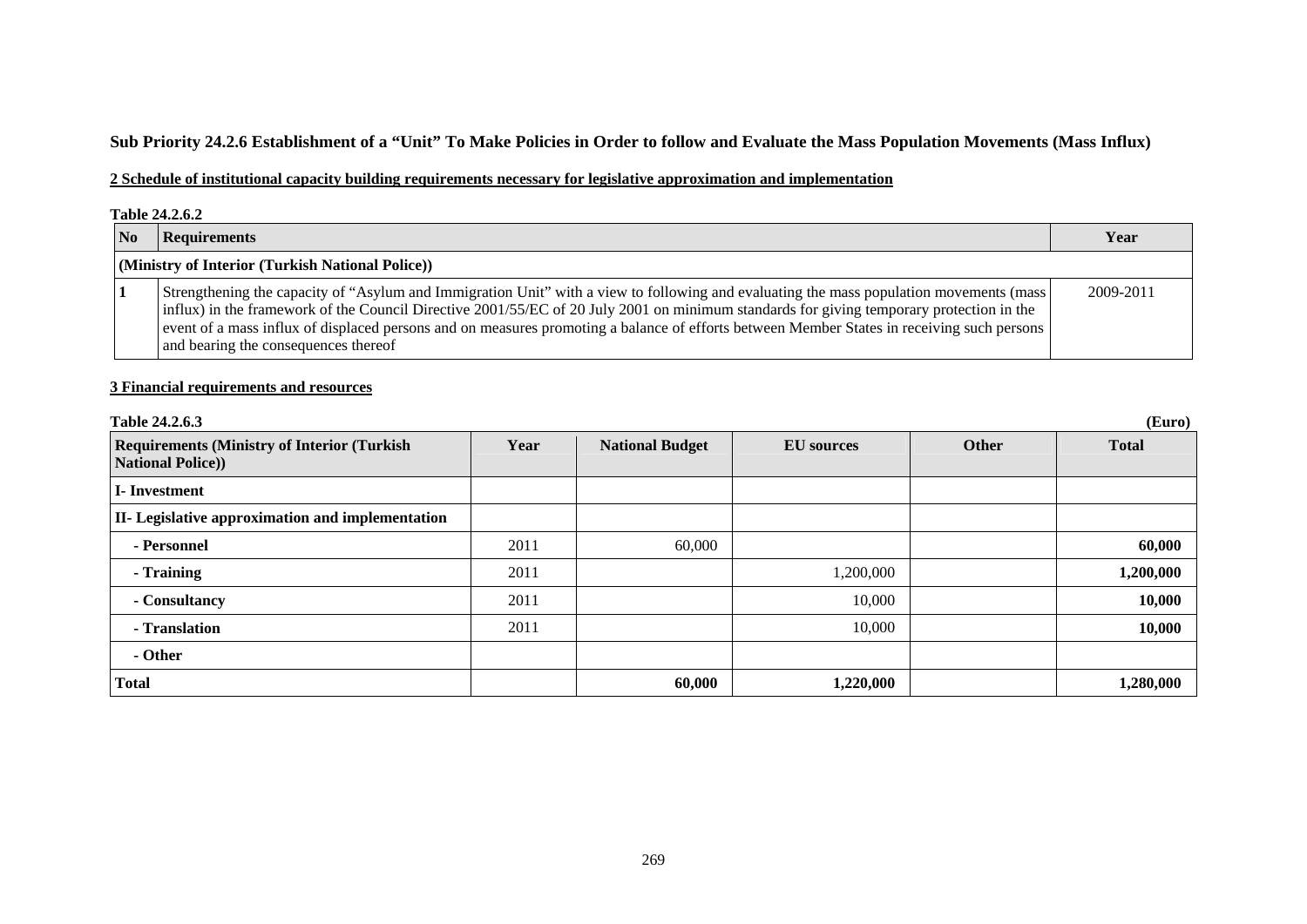# **Sub Priority 24.2.7 Establishment of Fingerprint Database for Effective Application of the Dublin Convention**

## **2 Schedule of institutional capacity building requirements necessary for legislative approximation and implementation**

#### **Table 24.2.7.2**

| $\overline{\mathbf{N}}$ | Requirements                                                                                                                                                                                                                                                                                                                                                                                     | Year |
|-------------------------|--------------------------------------------------------------------------------------------------------------------------------------------------------------------------------------------------------------------------------------------------------------------------------------------------------------------------------------------------------------------------------------------------|------|
|                         | (Ministry of Interior (Turkish National Police))                                                                                                                                                                                                                                                                                                                                                 |      |
|                         | Establishment of a fingerprint database for effective application of the Dublin Convention in the framework of the Council Regulation (EC)<br>No 343/2003 of 18 February 2003 (Dublin II Regulation) establishing the criteria and mechanisms for determining the Member State<br>responsible for examining an asylum application lodged in one of the Member States by a third-country national |      |

| Table 24.2.7.3                                                                 |      |                        |                   |       | (Euro)       |
|--------------------------------------------------------------------------------|------|------------------------|-------------------|-------|--------------|
| <b>Requirements (Ministry of Interior (Turkish)</b><br><b>National Police)</b> | Year | <b>National Budget</b> | <b>EU</b> sources | Other | <b>Total</b> |
| I-Investment                                                                   | 2011 | 1,250,000              | 3,750,000         |       | 5,000,000    |
| II- Legislative approximation and implementation                               |      |                        |                   |       |              |
| - Personnel                                                                    |      |                        |                   |       |              |
| - Training                                                                     |      |                        |                   |       |              |
| - Consultancy                                                                  |      |                        |                   |       |              |
| - Translation                                                                  |      |                        |                   |       |              |
| - Other                                                                        |      |                        |                   |       |              |
| <b>Total</b>                                                                   |      | 1,250,000              | 3,750,000         |       | 5,000,000    |

<span id="page-18-0"></span> $11$  To be considered within the framework of full membership perspective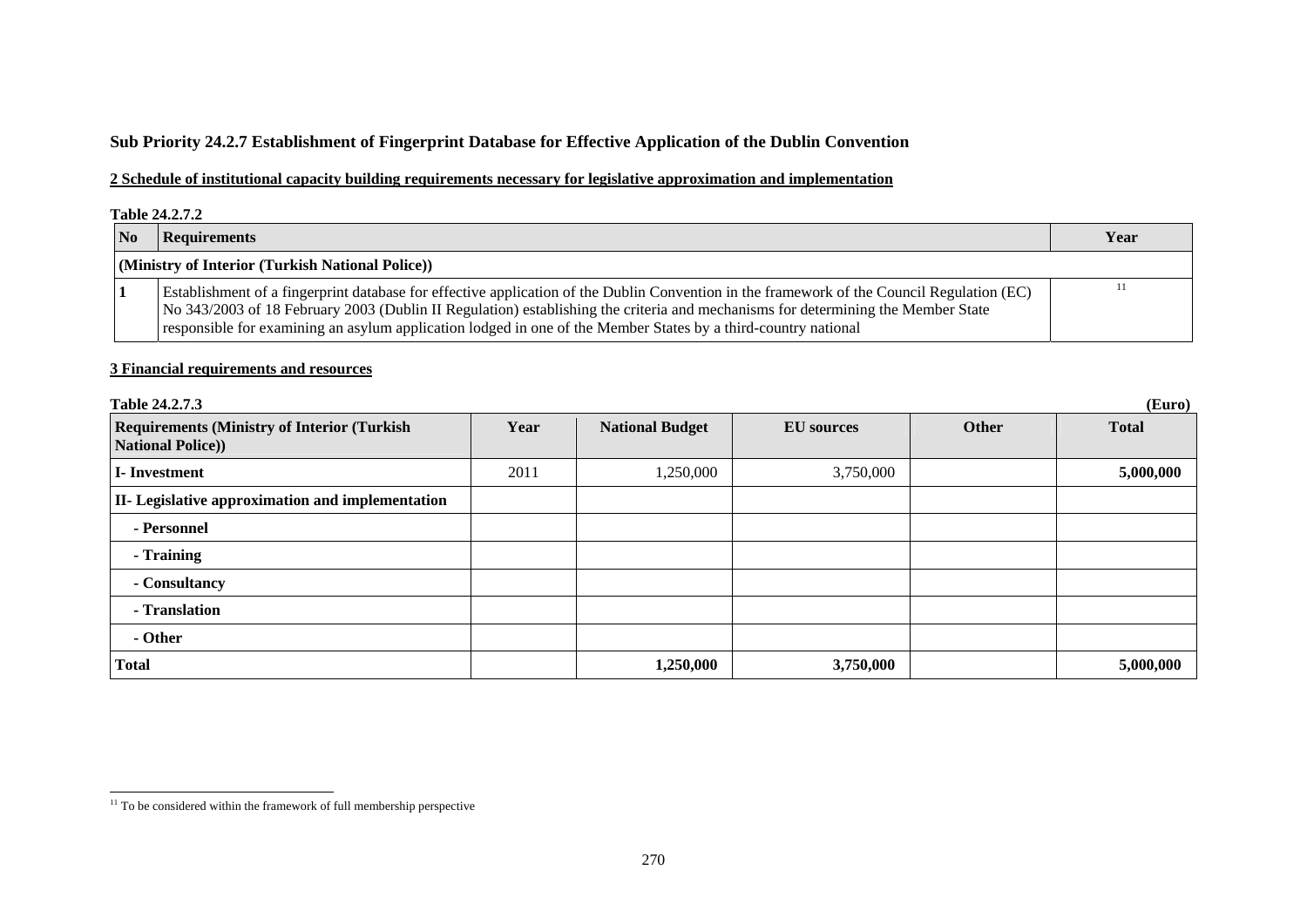## **Sub Priority 24.2.8 Establishment of the Building for the Asylum and Immigration Unit**

## **2 Schedule of institutional capacity building requirements necessary for legislative approximation and implementation**

|                | <b>Table 24.2.8.2</b>                                           |           |  |  |  |  |  |
|----------------|-----------------------------------------------------------------|-----------|--|--|--|--|--|
| N <sub>0</sub> | <b>Requirements</b>                                             | Year      |  |  |  |  |  |
|                | (Ministry of Interior)                                          |           |  |  |  |  |  |
|                | Establishment of the Building for the Asylum Unit <sup>12</sup> | 2009-2011 |  |  |  |  |  |

| <b>Table 24.2.8.3</b><br>(Euro)                         |           |                        |                   |       |              |  |
|---------------------------------------------------------|-----------|------------------------|-------------------|-------|--------------|--|
| <b>Requirements (Ministry of Interior)</b>              | Year      | <b>National Budget</b> | <b>EU</b> sources | Other | <b>Total</b> |  |
| <b>I</b> -Investment                                    | 2009-2011 | 2,500,000              | 7,500,000         |       | 10,000,000   |  |
| <b>II-</b> Legislative approximation and implementation |           |                        |                   |       |              |  |
| - Personnel                                             | 2009-2011 | 1,200,000              |                   |       | 1,200,000    |  |
| - Training                                              | 2009-2011 |                        | 300,000           |       | 300,000      |  |
| - Consultancy                                           | 2009-2011 |                        | 400,000           |       | 400,000      |  |
| - Translation                                           | 2009-2011 |                        | 360,000           |       | 360,000      |  |
| - Other                                                 |           |                        |                   |       |              |  |
| <b>Total</b>                                            |           | 3,700,000              | 8,560,000         |       | 12,260,000   |  |

<span id="page-19-0"></span><sup>&</sup>lt;sup>12</sup> Since the commitment of "Establishing a single and centralized institution under the Ministry of Interior specialized in the determination of refugee status and fulfilment of the legislative, administrative and infrastructure needs for developing its operational capacity." has been taken place in the Turkey's 2003 National Plan For the Adoption of the Acquis, the expression of "In order to increase the capacity, Institutional set-up will be realized to establish a specialization unit in the field of migration and asylum." Has been taken place in Article 4.1. of the Turkish National Action Plan for the Adoption of the EU Acquis in the Field of Asylum and Migration (Turkish National Action Plan on Asylum and Migration) which was approved and brought into force by the Turkish Prime Minister on 25.03.2005. Within this framework, the expression of "A project fiche for the asylum unit should be prepared and a building should be constructed or a suitable building should be renovated and made available in Ankara with the equipment required." has been taken place in Article 4.4.2 of the Turkish National Action Plan on Asylum and Migration, under title "Establishing Premises for the Asylum Unit." and, in implementation table (analysis grid table), annex of the Turkish National Action Plan on Asylum and Migration, year 2012 has been laid down as dead line for realizing the mentioned Asylum Unit.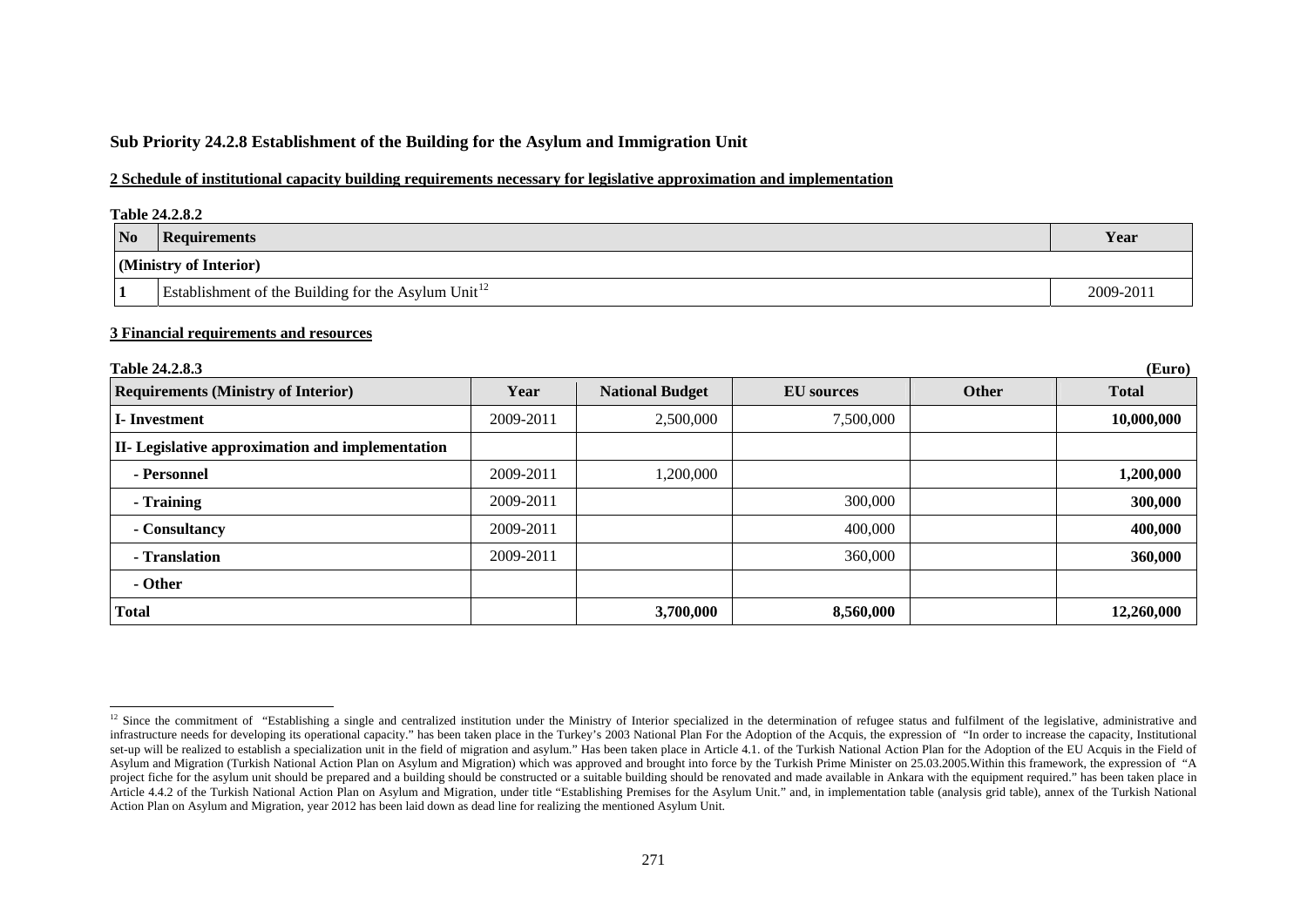## **Sub Priority 24.2.9 Migration and Illegal Migration**

## **2 Schedule of institutional capacity building requirements necessary for legislative approximation and implementation**

#### **Table 24.2.9.2**

| <b>No</b>                                        | Requirements                                                                  | Year      |  |  |  |
|--------------------------------------------------|-------------------------------------------------------------------------------|-----------|--|--|--|
| (Ministry of Interior (Turkish National Police)) |                                                                               |           |  |  |  |
|                                                  | Training of the staff working in the field of migration and illegal migration | 2009-2010 |  |  |  |
|                                                  | <b>Establishment of aliens removal centres</b>                                | 2009-2011 |  |  |  |

| Table 24.2.9.3                                                                         |           |                        |                   |       | (Euro)       |
|----------------------------------------------------------------------------------------|-----------|------------------------|-------------------|-------|--------------|
| <b>Requirements (Ministry of Interior (Turkish)</b><br>National Police)) <sup>13</sup> | Year      | <b>National Budget</b> | <b>EU</b> sources | Other | <b>Total</b> |
| I-Investment                                                                           | 2009-2011 | 4,450,000              | 13,350,000        |       | 17,800,000   |
| II- Legislative approximation and implementation                                       |           |                        |                   |       |              |
| - Personnel                                                                            |           |                        |                   |       |              |
| - Training                                                                             | 2009-2011 |                        | 1,700,000         |       | 1,700,000    |
| - Consultancy                                                                          |           |                        |                   |       |              |
| - Translation                                                                          |           |                        |                   |       |              |
| - Other                                                                                |           |                        |                   |       |              |
| <b>Total</b>                                                                           |           | 4,450,000              | 15,050,000        |       | 19,500,000   |

<span id="page-20-0"></span><sup>&</sup>lt;sup>13</sup> Financed by the project titled "Support to Turkey's Capacity in Combating Illegal Migration and Refurbishment of Removal Centres for Illegal Migrants - TR 07.02.16" under Pre-Accession Financial Assistance 2007 Programme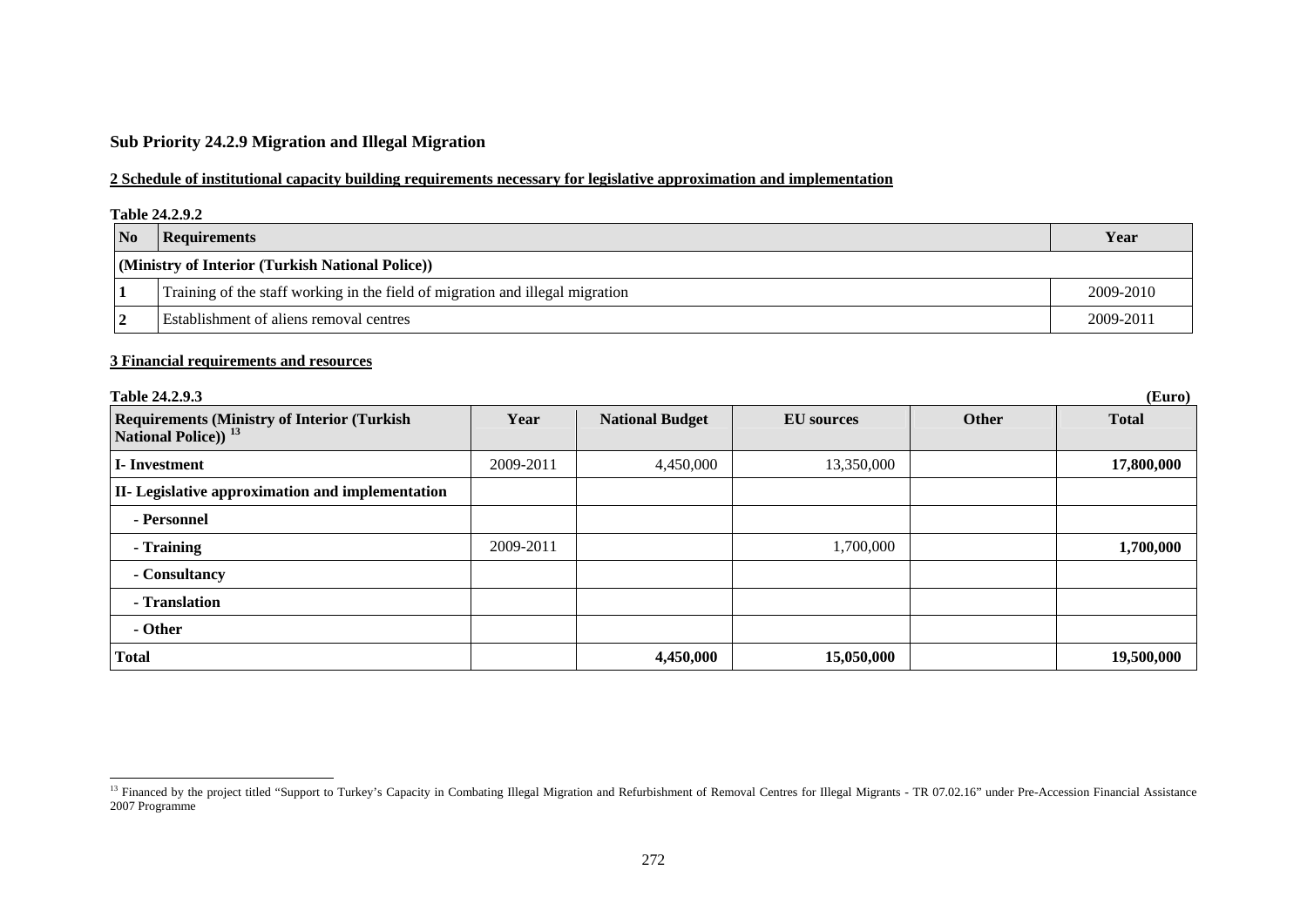# **Priority 24.3 Continuing efforts to implement the "National Action Plan towards the Implementation of Turkey's Integrated Border Management Strategy" including through the definition of a precise roadmap. Taking steps to establish a new border law enforcement authority**

## **1 Schedule of legislative alignment**

## **Table 24.3.1**

| N <sub>o</sub>   | <b>EU</b> legislation in force                                                                                                                                                                                                                                           | <b>Draft Turkish legislation</b>                                                                                                                  | <b>Scope</b>                                                                                                                                                                                                           | Institution in charge                                                         | <b>Publication date</b> |
|------------------|--------------------------------------------------------------------------------------------------------------------------------------------------------------------------------------------------------------------------------------------------------------------------|---------------------------------------------------------------------------------------------------------------------------------------------------|------------------------------------------------------------------------------------------------------------------------------------------------------------------------------------------------------------------------|-------------------------------------------------------------------------------|-------------------------|
|                  | - Regulation No.<br>1683/95/EC and<br>334/2002//EC<br>- The recommendations and<br>best applications chapter of<br>the Schengen Catalogue<br>Part VI of the Common<br><b>Consular Instructions</b><br>- Annex No: 8, 9, 10, 13 of<br>the Common Consular<br>Instructions | Legislation for Harmonizing<br>the Turkish Visa Sticker with<br>the EU Schengen Visa<br>Sticker                                                   | Harmonisation of visa stickers with the EU Acquis                                                                                                                                                                      | Ministry of Foreign<br>Affairs<br>Ministry of Interior<br>Ministry of Finance | 2009                    |
| $\boldsymbol{2}$ | Directives No. 2005/60/EC<br>and 2006/70/EC                                                                                                                                                                                                                              | Communiqué/Implementing<br>Regulation on the Procedures<br>and Principles regarding the<br>Declarations Made in<br><b>Customs Administrations</b> | Identification of the principles and procedures regarding<br>the declaration to be made in customs administration on<br>free assets brought by the passengers and related cases<br>punishable with administrative fine | Undersecretariat of<br>Customs<br>Ministry of Finance                         | 2009                    |
| 3                | Joint Action No.<br>96/197/JHA<br>Schengen Acquis SCH/Com-<br>$ex (99) 13$ - Decision of the<br><b>Executive Committee</b><br>- Annex No.3 of the<br>Common Consular<br>Instructions                                                                                     | Law Amending Some<br>Articles of Passport Law No.<br>5682.                                                                                        | Ensuring border security and contributing to the activities<br>to struggle against illegal transit through an airport transit<br>visa                                                                                  | Ministry of Interior<br>Ministry of Foreign<br><b>Affairs</b>                 | 2009-2010               |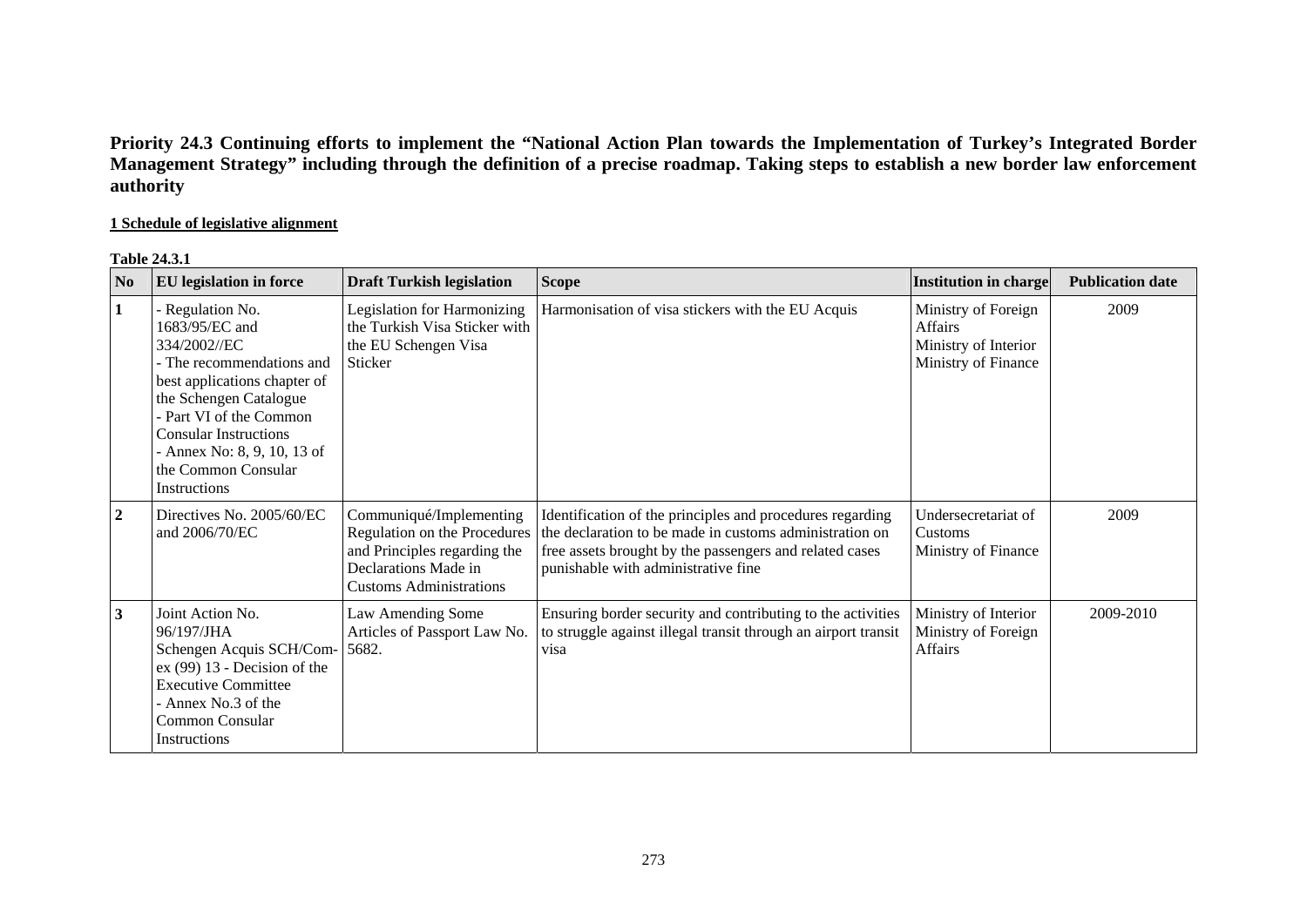| N <sub>0</sub>          | <b>EU</b> legislation in force                                                                                                                                                                                                                                                      | <b>Draft Turkish legislation</b>                                                                                                                                                                                                                               | <b>Scope</b>                                                                                                                                               | <b>Institution in charge</b>                                  | <b>Publication date</b>                                                                       |
|-------------------------|-------------------------------------------------------------------------------------------------------------------------------------------------------------------------------------------------------------------------------------------------------------------------------------|----------------------------------------------------------------------------------------------------------------------------------------------------------------------------------------------------------------------------------------------------------------|------------------------------------------------------------------------------------------------------------------------------------------------------------|---------------------------------------------------------------|-----------------------------------------------------------------------------------------------|
| $\overline{\mathbf{4}}$ | -Treaty of Amsterdam and<br>Article 8 of the Protocol<br>annexed to that Agreement<br>and which integrates<br>Schengen Acquis with<br>European Union framework<br>-Schengen Catalogue,<br>prepared on 8 February 2002<br>- Article 6 of Schengen<br><b>Implementation Agreement</b> | Legislation on Establishment<br>of Border Security Unit<br>under the Ministry of<br>Interior $14$                                                                                                                                                              | Carrying out studies to establish of a professional border<br>security organization to work in all border gates of Turkey<br>and in blue and green borders | Ministry of Interior                                          | 2010-2011                                                                                     |
| 5                       | Regulations No. 539/2001,<br>2414/2001, 453/2003 and<br>851/2005                                                                                                                                                                                                                    | Circulars on Harmonization<br>with the EU Implementations<br>Regarding the Visas Issued at<br>the Border Checkpoints, and<br>in this framework,<br>Terminating the Sticker and<br>Stamp Visa Issuance that has<br>been Applied to 51 Countries                 | Terminating the sticker and stamp visa issuance at border<br>checkpoints in the long term                                                                  | Ministry of Foreign<br><b>Affairs</b><br>Ministry of Interior | Harmonization will<br>be ensured within the<br>framework of full<br>membership<br>perspective |
| 6                       | Common Consular<br>Instructions of the EU<br>(Annex No. 1)<br>- Regulations No. 539/2001,<br>2414/2001, 453/2003 and<br>851/2005                                                                                                                                                    | Decision of Council of<br>Ministers and/or Circulars<br>regarding the Rearrangement<br>of the Countries Subject to<br>Visa or Exempt from Visa in<br>our Visa Regime Table, in<br>order to Harmonize with the<br>Negative and Positive Visa<br>Lists of the EU | Harmonization with the Negative and Positive Visa Lists<br>of the EU                                                                                       | Ministry of Interior<br>Ministry of Foreign<br><b>Affairs</b> | Harmonization will<br>be ensured within the<br>framework of full<br>membership<br>perspective |

<span id="page-22-0"></span><sup>&</sup>lt;sup>14</sup> To be covered on the basis of priorities envisaged in the "National Action Plan towards the Implementation of Turkey's Integrated Border Strategy" which was prepared in line with the EU Acquis and approved by the Prime Ministry on March 27th 2006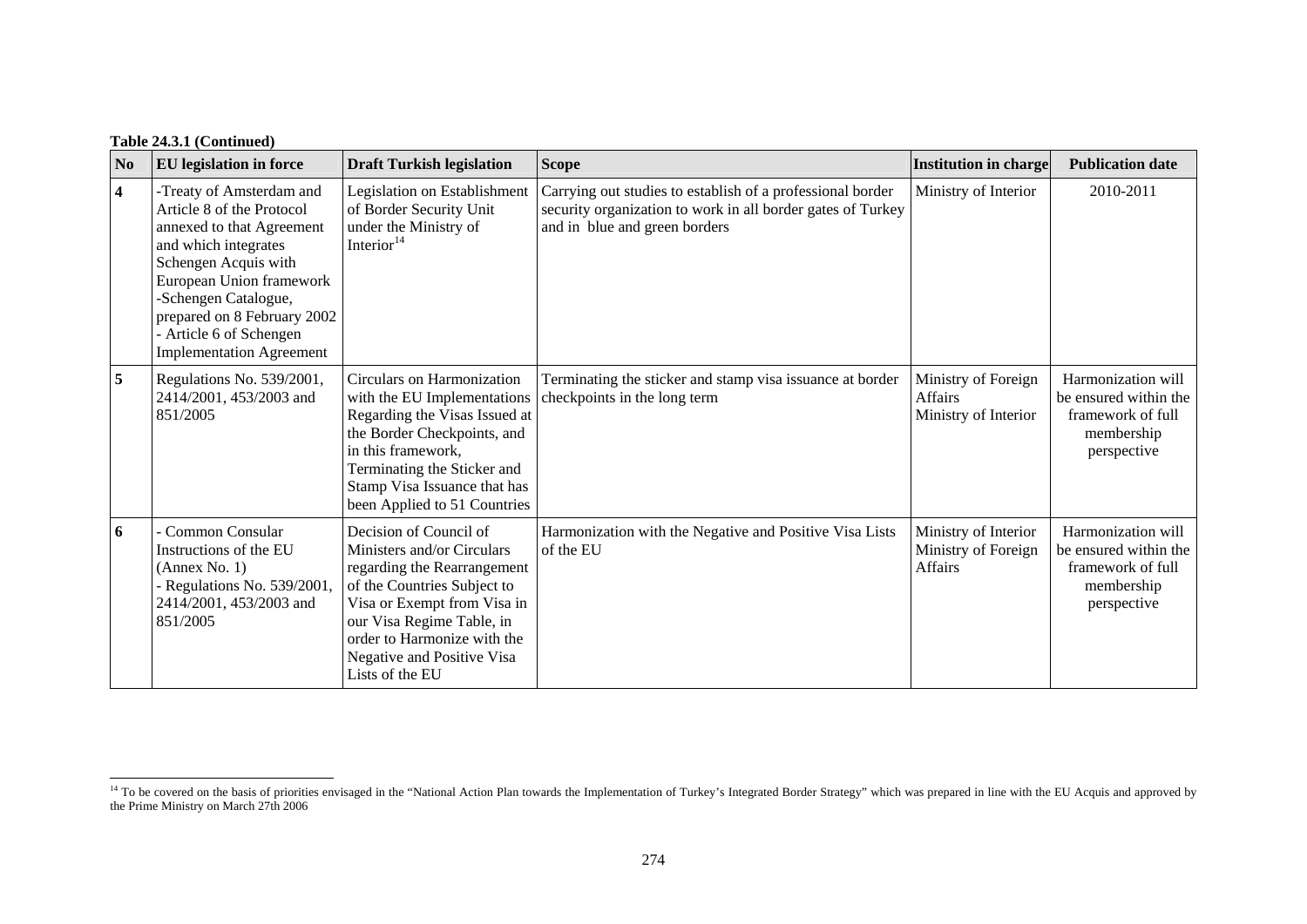## **2 Schedule of institutional capacity building requirements necessary for legislative approximation and implementation**

#### **Table 24.3.2**

| $\mathbf{N}\mathbf{o}$ | <b>Requirements</b>                                                                                                                                                                                                                                  | Year      |  |  |  |  |
|------------------------|------------------------------------------------------------------------------------------------------------------------------------------------------------------------------------------------------------------------------------------------------|-----------|--|--|--|--|
|                        | (Ministry of Interior)                                                                                                                                                                                                                               |           |  |  |  |  |
|                        | Detailing Integrated Border Management Action Plan, determining the technical requirements of border units and identification of legal<br>changes                                                                                                    | 2009-2010 |  |  |  |  |
| $\mathbf{2}$           | Strengthening the administrative and technical structures of land border units and personnel training until professional integrated border<br>management organisation is established                                                                 | 2009-2013 |  |  |  |  |
|                        | Meeting legislative, organisational, administrative and infrastructural requirements for the establishment of a professional integrated border<br>management organisation                                                                            | 2009-2013 |  |  |  |  |
|                        | Achieving EU's general strategy for open and secure borders by means of developing and strengthening the legal, institutional and technical<br>capacity of Turkey in order to align with Integrated border management policies of the European Union | 2009-2012 |  |  |  |  |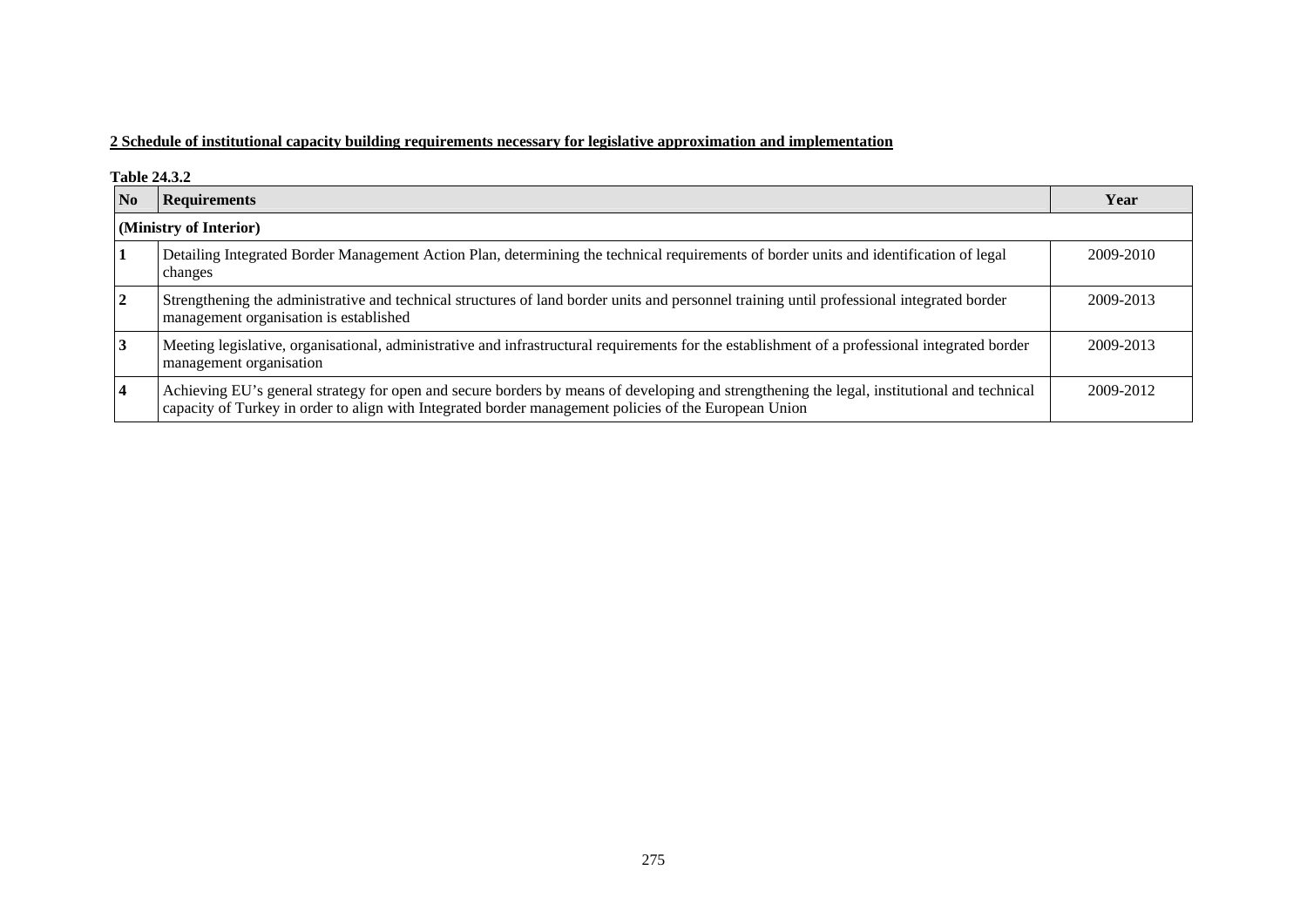| Table 24.3.3.1                                    |           |                        |                   |       | (Euro)       |
|---------------------------------------------------|-----------|------------------------|-------------------|-------|--------------|
| Requirements (Ministry of Interior) <sup>15</sup> | Year      | <b>National Budget</b> | <b>EU</b> sources | Other | <b>Total</b> |
| <b>I-Investment</b>                               | 2009-2010 | 1,128,250              | 3,384,750         |       | 4,513,000    |
| II- Legislative approximation and implementation  |           |                        |                   |       |              |
| - Personnel                                       |           |                        |                   |       |              |
| - Training                                        | 2009-2010 |                        | 1,200,000         |       | 1,200,000    |
| - Consultancy                                     | 2009-2010 |                        | 4,900,000         |       | 4,900,000    |
| - Translation                                     | 2009-2010 |                        | 350,000           |       | 350,000      |
| - Other                                           |           |                        |                   |       |              |
| <b>Total</b>                                      |           | 1,128,250              | 9,834,750         |       | 10,963,000   |
| Table 24.3.3.2                                    |           |                        |                   |       | (Euro)       |
| Requirements (Ministry of Interior) <sup>16</sup> | Year      | <b>National Budget</b> | <b>EU</b> sources | Other | <b>Total</b> |
| I-Investment                                      | 2010-2011 | 6,717,220              | 19,951,660        |       | 26,668,880   |
| II- Legislative approximation and implementation  |           |                        |                   |       |              |
| - Personnel                                       |           |                        |                   |       |              |
| - Training                                        | 2010-2011 |                        | 262,000           |       | 262,000      |
| - Consultancy                                     | 2010-2011 |                        | 738,000           |       | 738,000      |
| - Translation                                     |           |                        |                   |       |              |
| - Other                                           |           |                        |                   |       |              |
| <b>Total</b>                                      |           | 6,717,220              | 20,951,660        |       | 27,668,880   |

<span id="page-24-1"></span><span id="page-24-0"></span><sup>&</sup>lt;sup>15</sup> Financed by the project titled "the Action Plan on Integrated Border Management-Phase 1 - TR 07.02.15" under Pre-Accession Financial Assistance 2007 Programme. Gendarmerie General Command, Turkish National Police and Turkish Coast Guard Command which are affiliated to Ministry of Interior are under the scope of the project

<sup>&</sup>lt;sup>16</sup> To be financed by the project titled "the Action Plan on Integrated Border Management-Phase 2 - TR 08.02.10" under Pre-Accession Financial Assistance 2008 Programme. Gendarmerie General Command, Turkish National Police and Turkish Coast Guard Command which are affiliated to Ministry of Interior are under the scope of the project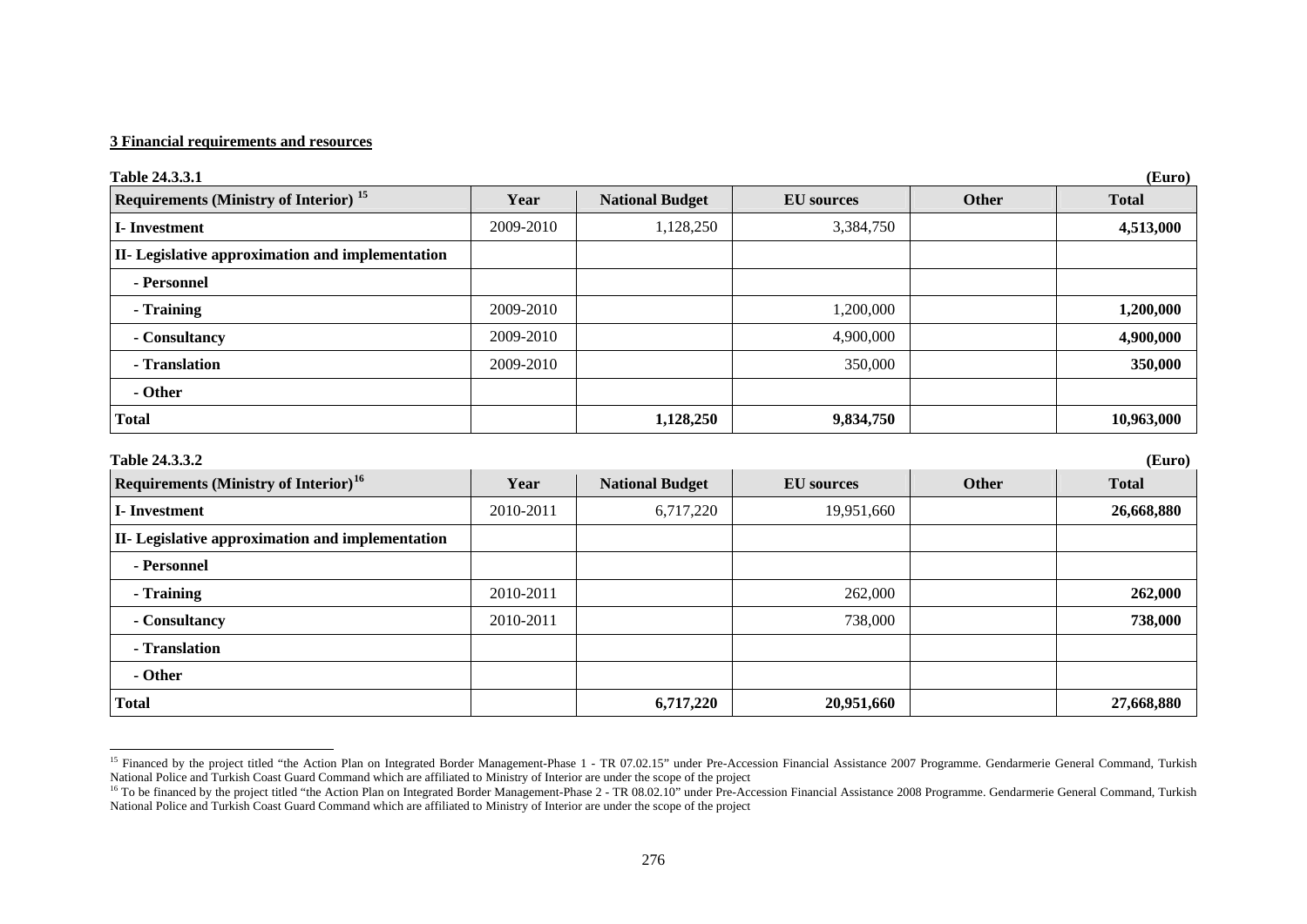# **Priority 24.4 Implementation of the Turkey's National Strategy on Combating Organised Crime. Strengthening the fight against organised crime, drugs, trafficking in human beings, fraud, corruption and money-laundering**

## **1 Schedule of legislative alignment**

## **Table 24.4.1**

| $\overline{\mathbf{N}}$ | <b>EU</b> legislation in force                                                                                    | <b>Draft Turkish legislation</b>                                                                                                                                  | <b>Scope</b>                                                                                           | <b>Institution in charge</b>                            | <b>Publication date</b> |
|-------------------------|-------------------------------------------------------------------------------------------------------------------|-------------------------------------------------------------------------------------------------------------------------------------------------------------------|--------------------------------------------------------------------------------------------------------|---------------------------------------------------------|-------------------------|
|                         | Council Resolution of<br>29.11.1996 on the cooperation   Understanding in the Fight<br>in the fight against drugs | Memorandum of<br>of police-customs cooperation   against Smuggling between the  <br>Ministry of Interior and the<br>Ministry of State in charge of<br>the Customs | Improving the level of cooperation between the Ministry of<br>Interior and Undersecretariat of Customs | Ministry of Interior,<br>Undersecretariat of<br>Customs | 2009                    |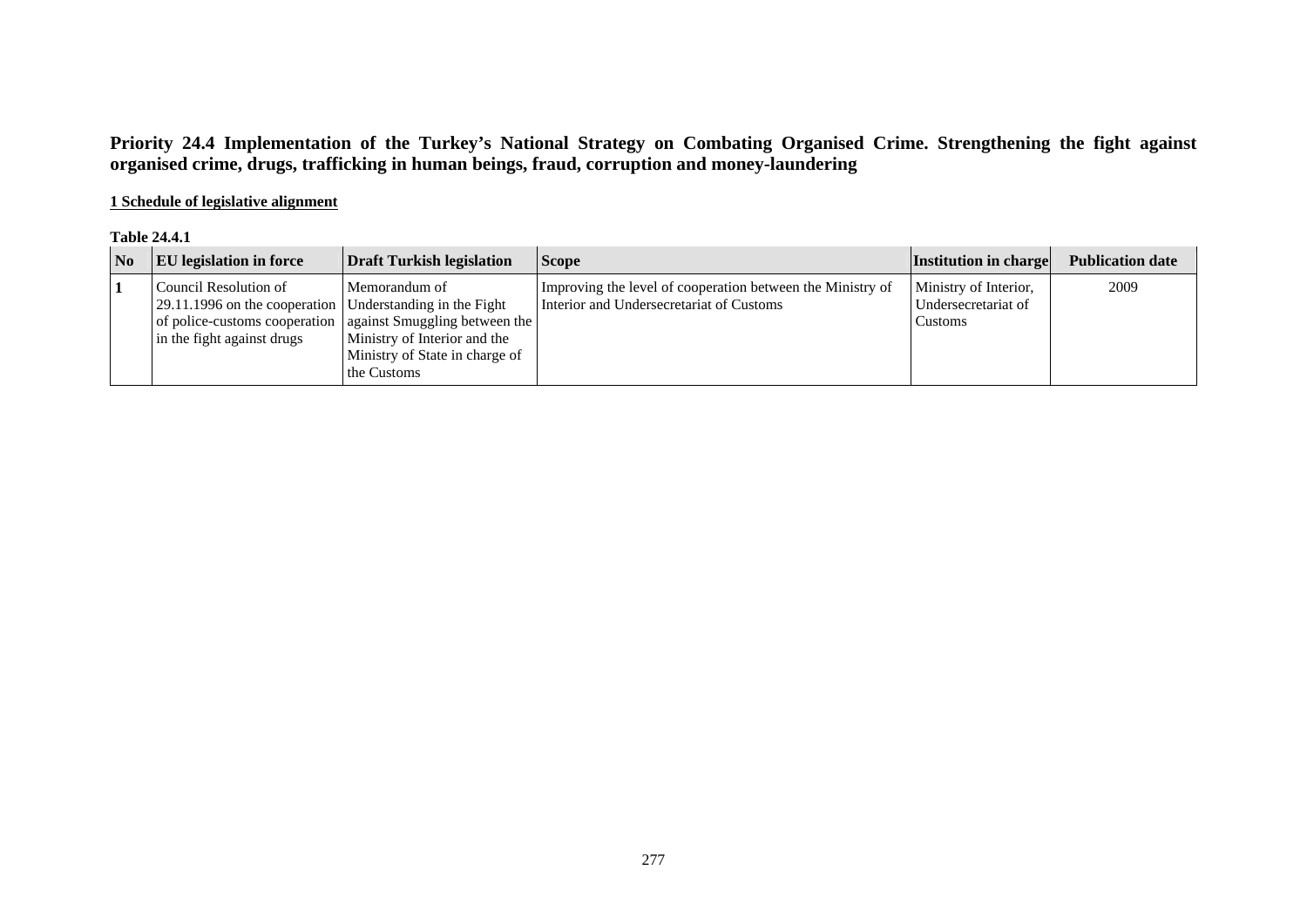## **2 Schedule of institutional capacity building requirements necessary for legislative approximation and implementation**

**Table 24.4.2** 

| N <sub>0</sub> | <b>Requirements</b>                                                                                                                                                       | Year      |
|----------------|---------------------------------------------------------------------------------------------------------------------------------------------------------------------------|-----------|
|                | (Ministry of Interior)                                                                                                                                                    |           |
|                | Preparing an action plan within the scope of the strategy document on the fight against organised crime                                                                   | 2009-2010 |
|                | Implementing the strategy on combating against human trafficking                                                                                                          | 2009-2010 |
| 3              | Preparing an action plan for struggle against drugs in rural areas of Turkey                                                                                              | 2009-2010 |
|                | Supporting both Turkey's efforts to fight against human trafficking and access of all victims of human trafficking to justice                                             | 2009-2010 |
|                | Carrying out activities in order to prevent human trafficking in Turkey and in origin countries and to raise awareness on these issues through<br>157 emergency aid line. | 2009-2010 |
| 6              | Establishment of a unit to support National Task Force on Human Trafficking                                                                                               | 2009-2010 |
|                | Increasing the judicial and administrative capacity of law enforcement personnel in the area of fight against human trafficking                                           | 2009-2010 |
|                | Training in EU countries of law enforcement personnel on the fight against smuggling and organised crime                                                                  | 2009-2010 |
| 9              | Assigning personnel to Anti-Fraud Coordination Service (AFCOS) which is planned to be established within the framework of Financial<br>Control Chapter                    | 2009-2010 |
| 10             | Improving cooperation among law enforcement units in the field of fight against organised crime                                                                           | 2009-2011 |
| 11             | Increasing the capacity of law enforcement units in the field of fight against organised crime                                                                            | 2009-2011 |
| 12             | Strengthening the units fighting against drugs in provinces and training of law enforcement units by mobile training team on fight against<br>drugs                       | 2009-2011 |
| 13             | Providing training support from EU Member Countries in the areas of criminal expertise                                                                                    | 2009-2011 |
| 14             | Developing cooperation with EU Member Countries with the purpose of acquiring package analysis programs for crime analysis and<br>spreading its use                       | 2009-2011 |
| 15             | Establishing a data collection system with a view to supporting coordinated reaction to human trafficking between Turkey and main origin<br>countries.                    | 2009-2010 |
| 16             | Strengthening the capacity of law enforcement forces to fight against informatics crime                                                                                   | 2009-2011 |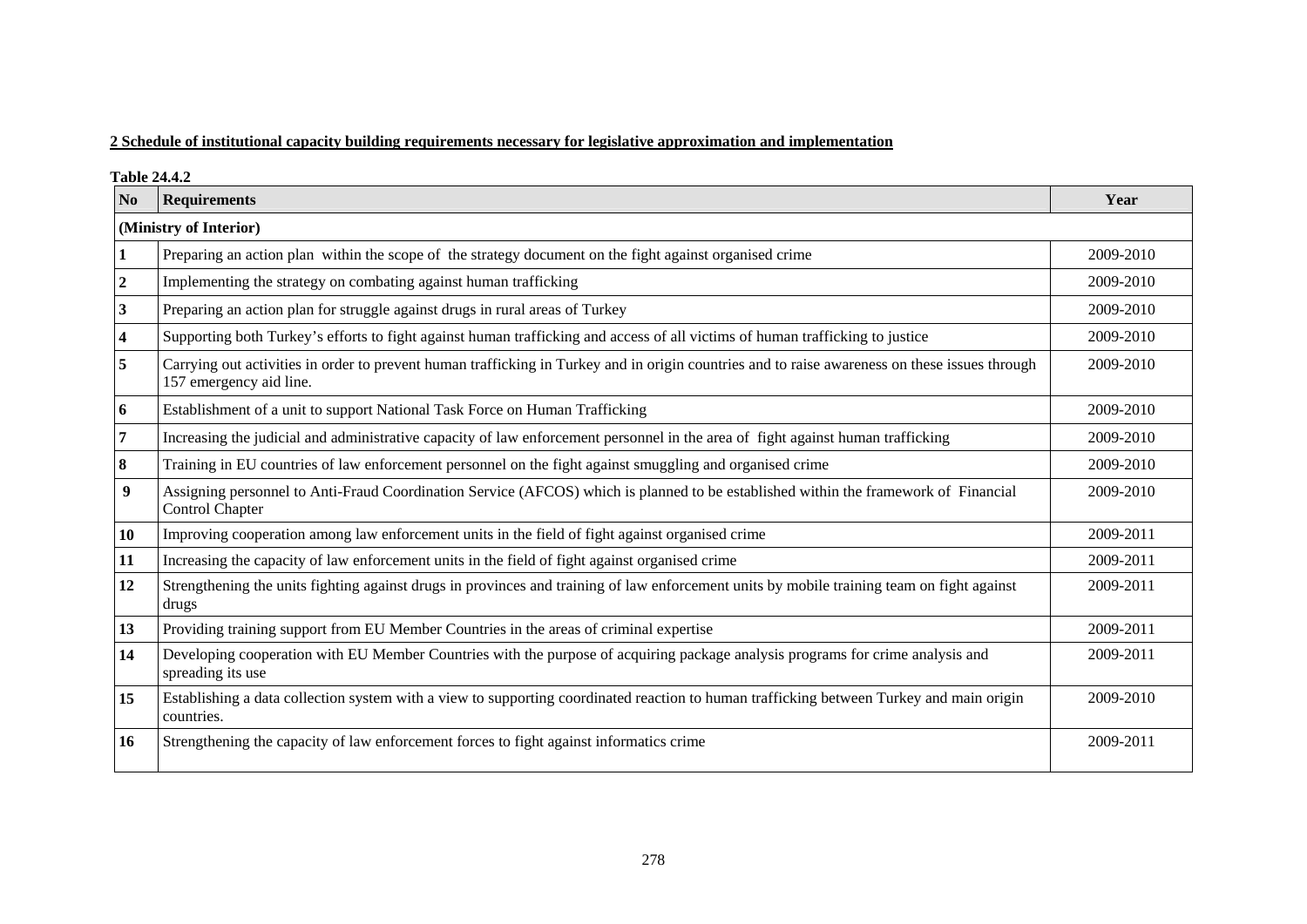#### **Table 24.4.2 (Continued)**

| $\overline{\text{No}}$                   | <b>Requirements</b>                                                                                                                                                                                                                                                                                                                                                                                                                                                       | Year      |  |  |
|------------------------------------------|---------------------------------------------------------------------------------------------------------------------------------------------------------------------------------------------------------------------------------------------------------------------------------------------------------------------------------------------------------------------------------------------------------------------------------------------------------------------------|-----------|--|--|
| (Ministry of Finance (Inspection Board)) |                                                                                                                                                                                                                                                                                                                                                                                                                                                                           |           |  |  |
| 17                                       | Training and restructuring activities to improve the capacity of the Inspection Board of Ministry of Finance in the fight against money-laundering,<br>and financing of terrorism and strengthening its coordination with the other law enforcement bodies (Financial Crimes Investigation Board<br>MASAK, Turkish National Police/Department of Anti Smuggling and Organised Crime, Gendarmerie General Command, Undersecretariat of<br>Customs and Ministry of Justice) | 2009-2010 |  |  |
|                                          | (Ministry of Finance (Financial Crimes Investigation Board))                                                                                                                                                                                                                                                                                                                                                                                                              |           |  |  |
| 18                                       | Supplying software and hardware with a view to strengthening the capacity of analysis and information security of Financial Crimes<br><b>Investigation Board (MASAK)</b>                                                                                                                                                                                                                                                                                                  | 2009-2010 |  |  |
|                                          | (Undersecretariat of Customs) <sup>17</sup>                                                                                                                                                                                                                                                                                                                                                                                                                               |           |  |  |
| 19                                       | Establishment of a central risk analysis unit                                                                                                                                                                                                                                                                                                                                                                                                                             | 2009      |  |  |
| <b>20</b>                                | Establishment of the regional risk analysis departments <sup>18</sup>                                                                                                                                                                                                                                                                                                                                                                                                     | 2010-2013 |  |  |

<span id="page-27-0"></span><sup>&</sup>lt;sup>17</sup> These capacity building requirements are also mentioned under the Priority 24.1 Continuing to strengthen and enhance the judicial and administrative capacity of all law enforcement institutions and align their status and functioning with European standards, including through developing inter-agency cooperation" and "Priority 24.3 Continuing efforts to implement the National Action Plan towards the Implementation of Turkey's Integrated Border Management Strategy including through the definition of a precise roadmap. Taking steps to establish the new border law enforcement authority" and related financial requirements are mentioned integrated B under Chapter 29 of the Customs Union with Table 29.2.3.

<span id="page-27-1"></span><sup>&</sup>lt;sup>18</sup> To be financed by the project titled "Modernisation of the Turkish Customs Administration VI" under Pre-Accession Financial Assistance 2009 Programme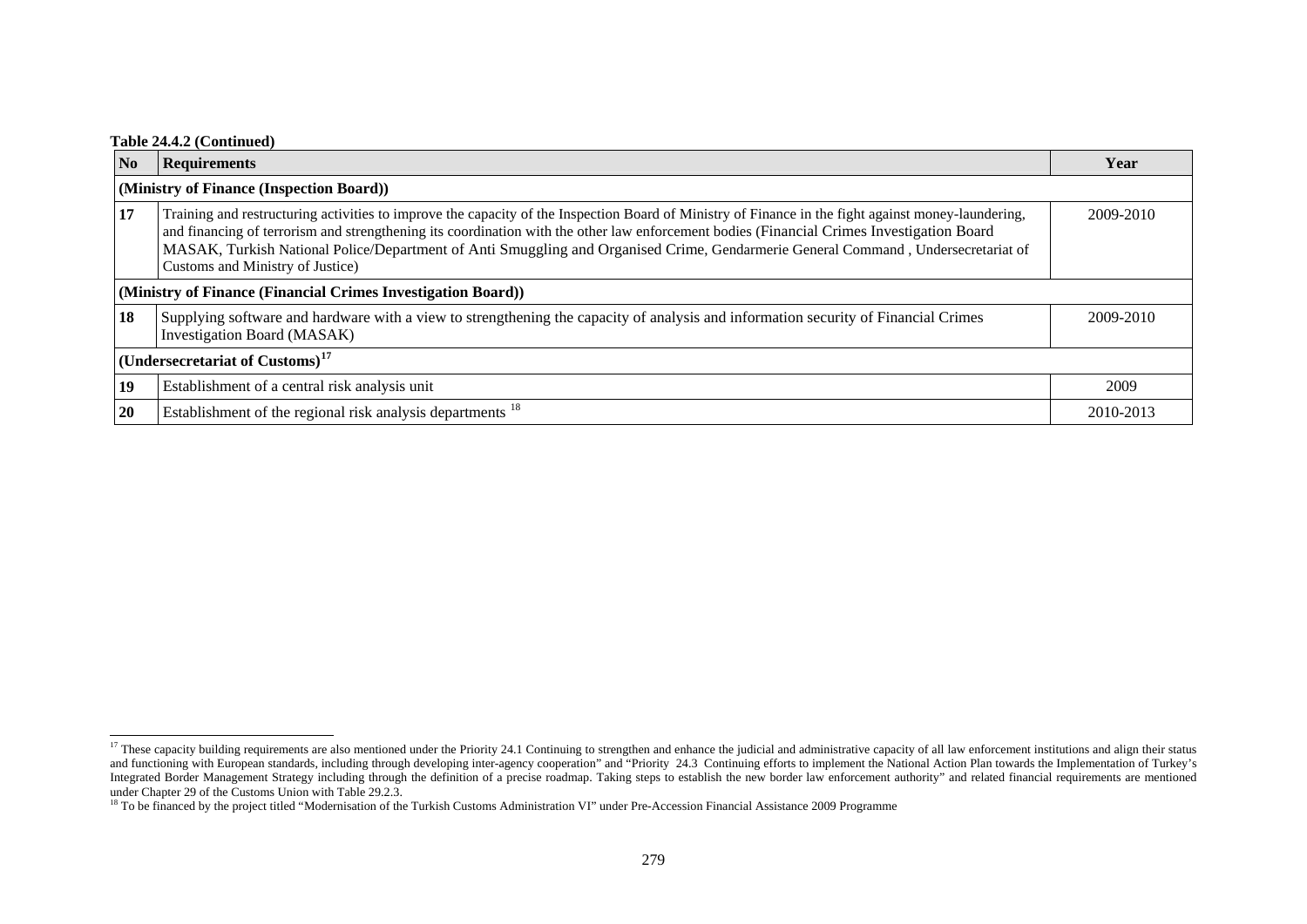| <b>Requirements (Ministry of Interior (Gendarmerie</b><br><b>General Command</b> )) <sup>19</sup> | Year      | <b>National Budget</b> | <b>EU</b> sources | Other | <b>Total</b> |
|---------------------------------------------------------------------------------------------------|-----------|------------------------|-------------------|-------|--------------|
| <b>I</b> -Investment                                                                              |           |                        |                   |       |              |
| Supply of equipment                                                                               | 2009-2010 | 217,500                | 652,500           |       | 870,000      |
| <b>II-</b> Legislative approximation and implementation                                           |           |                        |                   |       |              |
| - Personnel                                                                                       | 2010-2011 | 50,000                 |                   |       | 50,000       |
| - Training                                                                                        | 2009-2011 |                        | 1,800,000         |       | 1,800,000    |
| - Consultancy                                                                                     |           |                        | 500,000           |       | 500,000      |
| - Translation                                                                                     | 2009      |                        | 200,000           |       | 200,000      |
| - Other                                                                                           |           |                        |                   |       |              |
| <b>Total</b>                                                                                      |           | 267,500                | 3,152,500         |       | 3,420,000    |

| Requirements (Ministry of Interior) <sup>20</sup>       | Year | <b>National Budget</b> | <b>EU</b> sources | Other | <b>Total</b> |
|---------------------------------------------------------|------|------------------------|-------------------|-------|--------------|
| <b>I</b> -Investment                                    |      |                        |                   |       |              |
| <b>II-</b> Legislative approximation and implementation |      |                        |                   |       |              |
| - Personnel                                             |      |                        |                   |       |              |
| - Training                                              | 2009 |                        | 1.600.000         |       | 1.600.000    |
| - Consultancy                                           | 2009 |                        | 1.400.000         |       | 1.400.000    |
| - Translation                                           |      |                        |                   |       |              |
| - Other                                                 |      |                        |                   |       |              |
| <b>Total</b>                                            |      |                        | 3.000.000         |       | 3.000.000    |

<sup>&</sup>lt;sup>19</sup> Financed by the project titled "Strengthening of capacity for the interdiction of drugs in rural areas-TR 06.01.06" under Pre-Accession Financial Assistance 2006 Programme

<span id="page-28-1"></span><span id="page-28-0"></span><sup>&</sup>lt;sup>20</sup> Financed by the project titled "Supporting Turkey's efforts to combat human trafficking and promote access to justice for all trafficked persons - TR 06.01.07" under Pre-Accession Financial Assistance 2006 Programme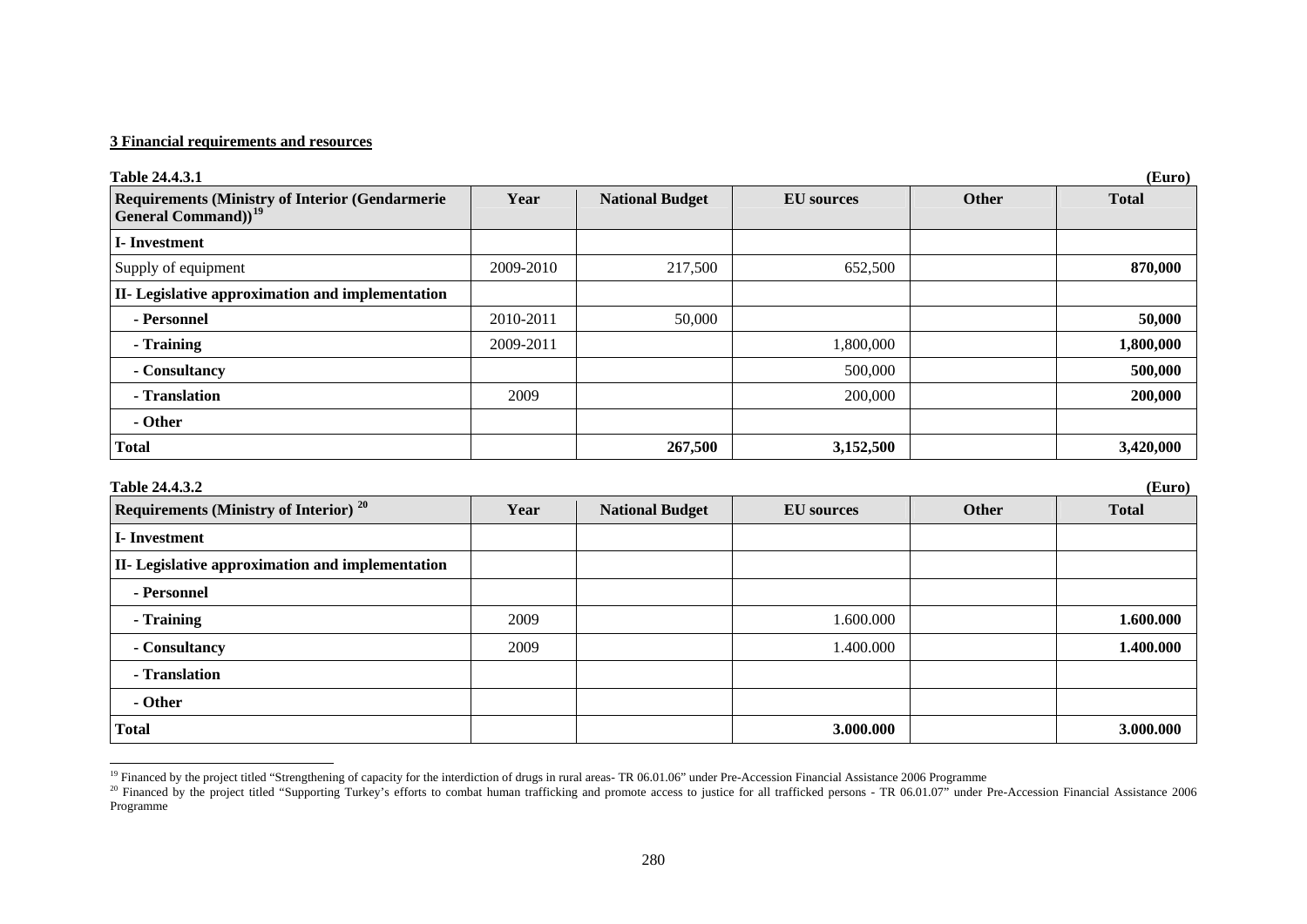| Table 24.4.3.3                                                          | (Euro) |                        |                   |       |              |  |
|-------------------------------------------------------------------------|--------|------------------------|-------------------|-------|--------------|--|
| <b>Requirements (Ministry of Finance (Inspection)</b><br><b>Board</b> ) | Year   | <b>National Budget</b> | <b>EU</b> sources | Other | <b>Total</b> |  |
| I-Investment                                                            | 2009   | 125,000                | 375,000           |       | 500,000      |  |
| II- Legislative approximation and implementation                        |        |                        |                   |       |              |  |
| - Personnel                                                             |        |                        |                   |       |              |  |
| - Training                                                              | 2009   |                        | 950,000           |       | 950,000      |  |
| - Consultancy                                                           | 2009   |                        | 150,000           |       | 150,000      |  |
| - Translation                                                           | 2009   |                        | 50,000            |       | 50,000       |  |
| - Other                                                                 |        |                        |                   |       |              |  |
| <b>Total</b>                                                            |        | 125,000                | 1,525,000         |       | 1,650,000    |  |

| Table 24.4.3.4                                                                            | (Euro) |                        |                   |              |              |  |
|-------------------------------------------------------------------------------------------|--------|------------------------|-------------------|--------------|--------------|--|
| <b>Requirements (Ministry of Finance (Financial</b><br><b>Crimes Investigation Board)</b> | Year   | <b>National Budget</b> | <b>EU</b> sources | <b>Other</b> | <b>Total</b> |  |
| I-Investment                                                                              | 2009   | 135.000                |                   |              | 135.000      |  |
| <b>II-</b> Legislative approximation and implementation                                   |        |                        |                   |              |              |  |
| - Personnel                                                                               |        |                        |                   |              |              |  |
| - Training                                                                                |        |                        |                   |              |              |  |
| - Consultancy                                                                             |        |                        |                   |              |              |  |
| - Translation                                                                             |        |                        |                   |              |              |  |
| - Other                                                                                   |        |                        |                   |              |              |  |
| <b>Total</b>                                                                              |        | 135.000                |                   |              | 135.000      |  |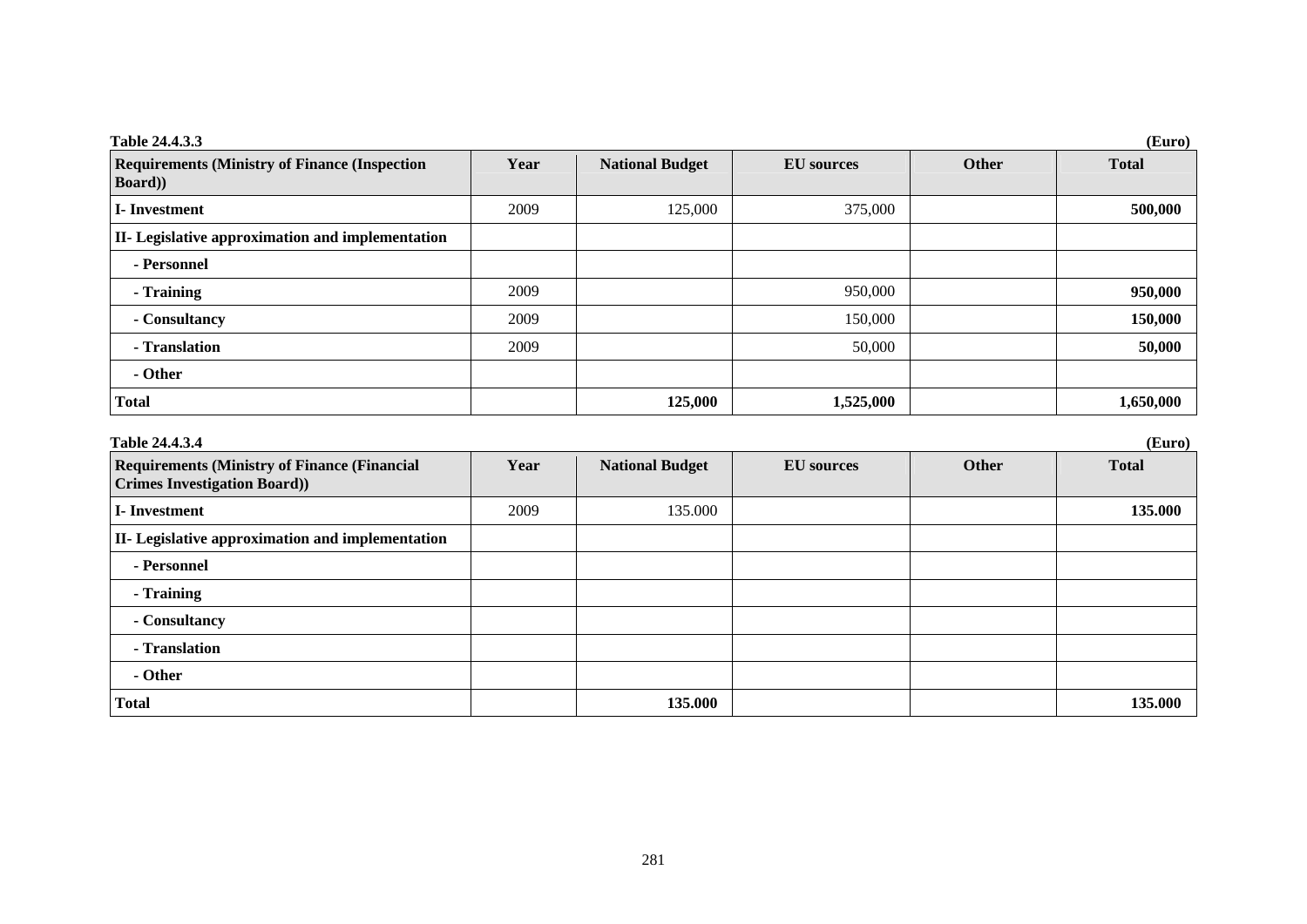# **Priority 24.5 Ensuring alignment of the acquis in civil matters with the Turkish legislation and strengthening the judicial capacity to apply the acquis in the field**

## **1 Schedule of legislative alignment**

#### **Table 24.5.1**

| N <sub>0</sub> | <b>EU</b> legislation in force                                            | <b>Draft Turkish legislation</b>                           | <b>Scope</b>                                                                                                                                                                                                                                                                                                              | Institution in charge | <b>Publication date</b> |
|----------------|---------------------------------------------------------------------------|------------------------------------------------------------|---------------------------------------------------------------------------------------------------------------------------------------------------------------------------------------------------------------------------------------------------------------------------------------------------------------------------|-----------------------|-------------------------|
|                | Directive No. 95/46/EC<br>Decisions No. 97/C 193/02<br>and 2001/C 187/01. | Law on DNA Data and<br>National DNA Data Bank of<br>Turkey | Setting up an equilibrium between obtaining and storing<br>personal data - e.g. blood and tissue samples - for cases<br>such as criminal proceedings in which such data is<br>necessary, and the protection of the privacy of such data,<br>which lies in the scope of the fundamental rights and<br>freedoms of persons. | Ministry of Justice   | 2009-2010               |
| $\mathbf{2}$   | Regulation No. 1348/2000                                                  | Law on Service                                             | To bring legal regulations in parallel with social,<br>economic and technological changes and developments<br>realised in the world and Turkey.                                                                                                                                                                           | Ministry of Justice   | 2009-2010               |

## **2 Schedule of institutional capacity building requirements necessary for legislative approximation and implementation**

#### **Table 24.5.2**

| $\overline{\mathbf{N}}$                                                    | <b>Requirements</b>                                                                           | Year      |
|----------------------------------------------------------------------------|-----------------------------------------------------------------------------------------------|-----------|
| (Ministry of Interior (Gendarmerie General Command) - Ministry of Justice) |                                                                                               |           |
|                                                                            | Handing over security control for prisons to Ministry of Justice                              | 2009-2011 |
|                                                                            | National and international training for the Law enforcement personnel on judicial cooperation | 2009-2011 |